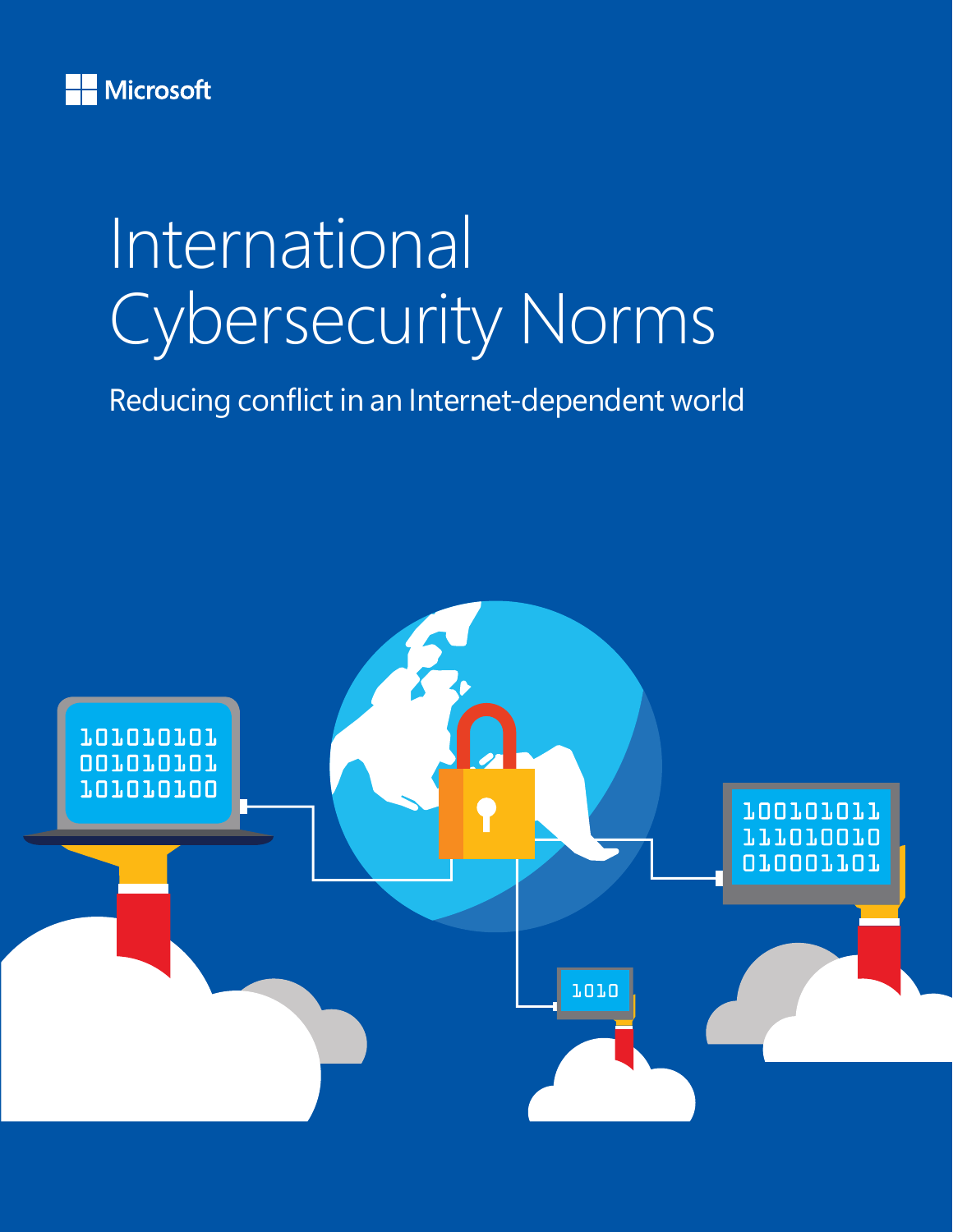### Authors

Angela McKay Jan Neutze

Paul Nicholas Kevin Sullivan

### Contributors

Scott Charney Kaja Ciglic

Erin English Cristin Goodwin

Nemanja Malisevic Theo Moore

Matt Thomlinson

### **OIOOIIOIO**<br>**OIOOIIO OIIOIIOOIOOOOOO IIIOIOOIIOIIOOIOIIOI<br>OIOOIIOIIOO 1001001101** 00000 | || 0| 00 | 10 | 10 | 10 | 1 **DOIIOU 1001001101 OIO**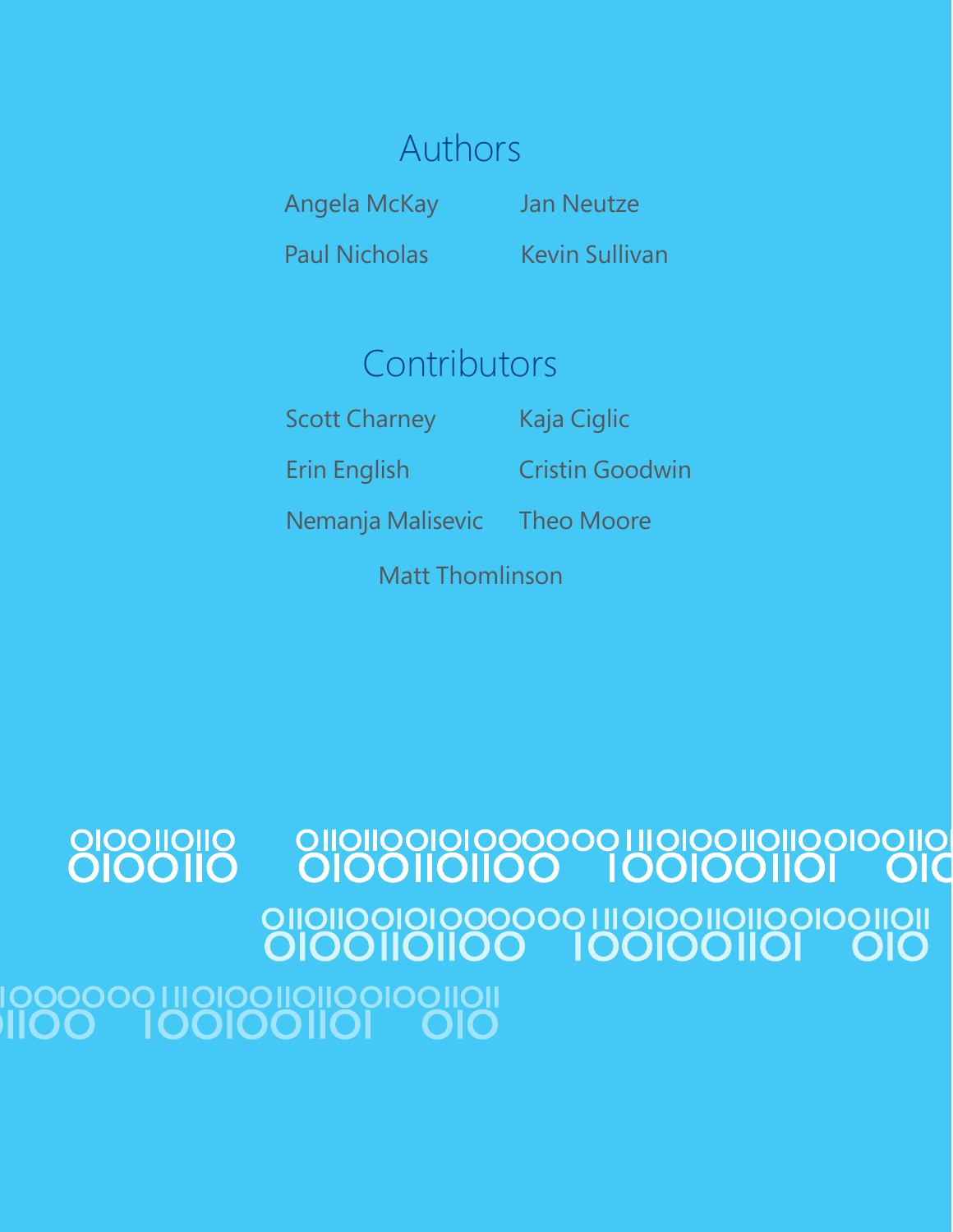### Foreword

As societies expand their digital footprint, increasing connectivity among citizens, businesses, and governments, the world has also seen a concomitant increase in cyber incidents. At times, the attackers' motivations are financial, not unlike criminal behavior in the "physical world." The past several years have shown a new trend. Increasingly, states use the Internet to advance tried and true tenets of intelligence or even military operations: espionage, reconnaissance, and even sabotage. The targets of these operations, whether intentional or not, are often civilians. In an effort to encourage the international community to reverse this trend, *International Cybersecurity Norms, Reducing conflict in an Internet-dependent world*, analyzes the unique attributes that make cybersecurity conflict-prone and proposes a framework and norms for cybersecurity.

As the pace of activity in cyberspace increases, so does the likelihood of one state misinterpreting the actions of another. Moreover, the risk of a cyber-arms race cannot be discounted. It would be naïve to hope that states should fully pull back their military operations from the Internet. Nevertheless, just as there are universally accepted norms of behavior in other realms of conflict, it is no less important to establish norms for cybersecurity. These norms should not only strengthen cybersecurity but also preserve the freedoms of a globally connected society.

Some will contend that this search for norms is rather futile, as states might simply ignore or pay lip service to them. Smaller countries may be reluctant to disavow a powerful arrow in their quiver that could give them an asymmetric advantage. And would there even be consequences for violators at all? While valid, this kind of skepticism only underscores the need to move forward. Norms cannot guarantee that states will never violate agreed upon principles, but they will put violators on notice within the international community. And from norms that gradually become accepted a stronger framework can eventually emerge.

Yes, achieving global acceptance of new international norms in such a critical realm is difficult. In the deliberations leading to the Nuclear Non-Proliferation Treaty, Willy Brandt, then the German Foreign Minister, said, "We shall not be able to discuss security guarantees, disarmament, and the perspectives

*Ambassador Wolfgang Ischinger is Chairman of the Munich Security Conference. He was State Secretary of the German Federal Foreign Office and German Ambassador in Washington and London.*

for the peaceful use of nuclear energy with any prospect of success unless a common will and joint proposals put right the rules of order the community of nations urgently needs." Nuclear power and cyberspace are different in many respects, but Brandt's argument very much applies here.

*International Cybersecurity Norms* contains many sound and thought-provoking ideas and recommendations to that effect and deserves the full attention of citizens, businesses, and governments alike.

Ambassador Wolfgang Ischinger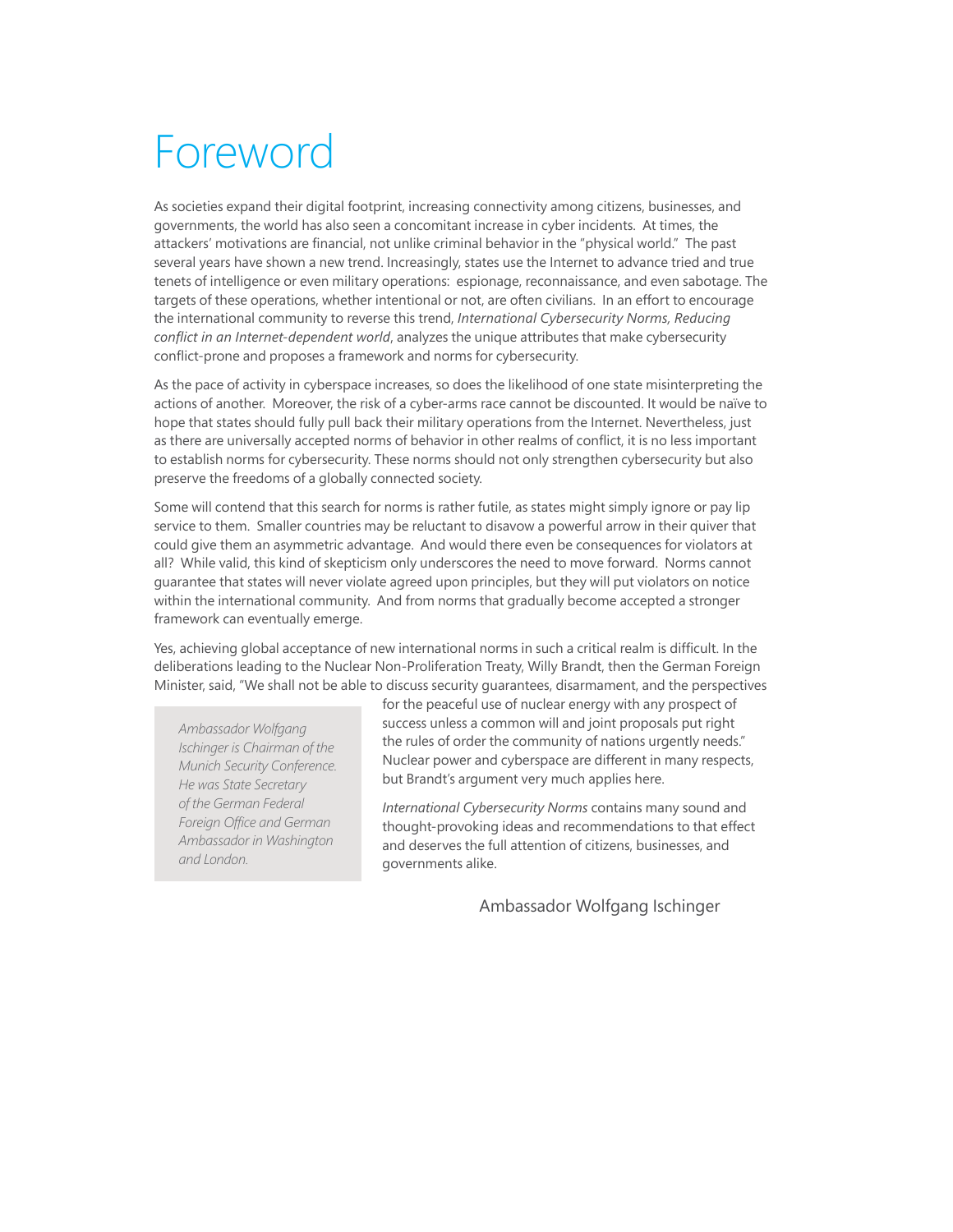### Introduction

Nation states are operating in cyberspace, and, in government buildings around the world, their activities are quickly moving from whiteboards to keyboards. Cyber conflict and cyber war are not just theoretical but are actual possibilities that need to be considered and addressed. Information and communications technology (ICT) creates benefits for states and their citizens alike, but technologies can—and are—being exploited by a variety of government actors with differing motivations and means. For nearly two decades, the cybersecurity community has consistently warned of the increasing number and sophistication of cyber attacks. But now, cyberspace is being operationalized by some nation states as a domain for conflict, dramatically escalating the threat. In this shared and tightly integrated domain, any escalation of hostilities could result in unintended—and even catastrophic—consequences.

This escalation of nation state activity comes just as technology is poised to penetrate even deeper into our lives. Over the next decade, the number of Internet users will grow to 4.75 billion, connecting more than 91 percent of people in developed countries and nearly 69 percent of those in emerging countries.<sup>1</sup>

They will connect through myriad mobile devices, leveraging cloud services, and creating volumes of data at unprecedented rates. The result of the deeper ICT penetration will be very positive: people will be more connected around the world, economies will continue to develop and grow, and new markets will emerge, all with increased efficiency. The downside is that Internet dependence will become an unavoidable fact of life. Internet dependence and growing interdependence within the online environment has and will continue to challenge our collective ability to manage the consequences of cyber attacks, at national and international levels. Offensive operations in cyberspace can result in serious unintended consequences. In light of the existing offensive cyber capabilities of some states and of the stated intent of other nations regarding future capabilities, and to define acceptable actions in cyberspace, Microsoft strongly supports the development of cybersecurity norms.

Cybersecurity norms should be designed not only to increase the security of cyberspace but also to preserve the utility of a globally connected society. As such, norms should define acceptable and unacceptable state behaviors, with the aim of reducing risks, fostering greater predictability, and limiting the potential for the most problematic impacts, including (and in particular) impacts which could result from government activity below the threshold of war. We conceptualize at least two types of norms:

- Norms for improving defenses, which can reduce risk by providing a foundation for national cybersecurity capacity and for domestic, regional, and international organizational structures and approaches that increase understanding between states
- Norms for limiting conflict or offensive operations, which will serve to reduce conflict, avoid escalations, and limit the potential for catastrophic impacts in, through, or even to cyberspace.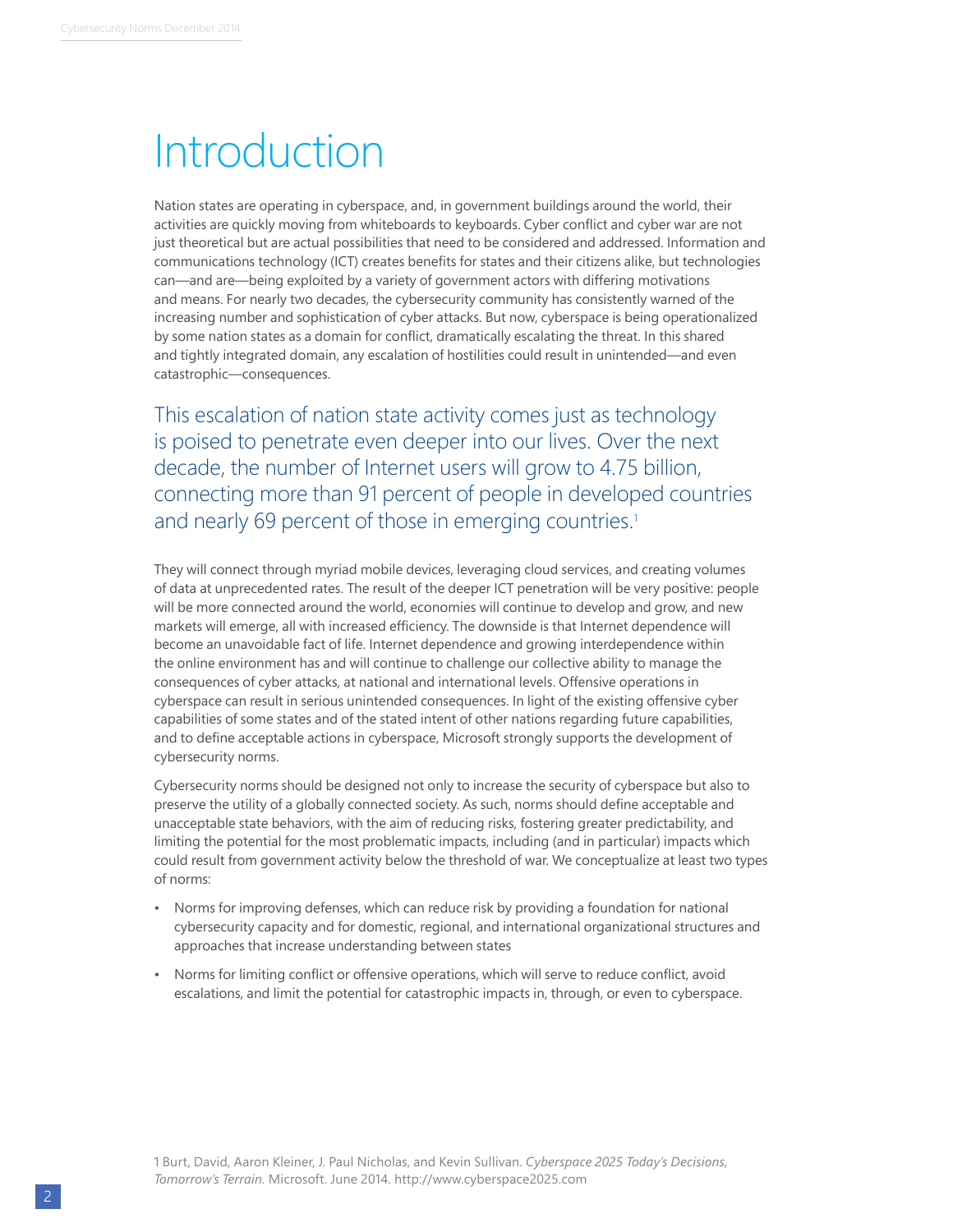Progress on either set of norms requires collaboration and dialogue among governments, supported by the private sector, civil society, and academia. This process is underway, and dialogue is ongoing, but progress has been limited. Microsoft seeks to invigorate the debate by publishing this paper, which presents a framework for evaluating actors' behavior in cyberspace, proposes six initial cybersecurity norms to limit conflict in cyberspace, and presents a multi-stakeholder approach for developing norms.

The concepts and norms proposed in this paper should be examined and challenged by policymakers and diplomats, in addition to thought leaders across academia and industry. The resulting discourse can and should be used to refine the proposal, foster political consensus, and promote positive action to improve defenses and to limit potential conflict. Microsoft encourages states with acknowledged cyber offensive capabilities to commit to developing meaningful cybersecurity norms and to making those norms politically binding. Adding cybersecurity into the current work in the United Nations (UN) on draft articles of state responsibilities would also be a positive step toward moving from politically binding to legally binding.

Moving from politically binding norms to legally binding norms will take time and commitment, and some policymakers might see our proposals as more aspirational than realistic. Although making meaningful progress will be a challenge, especially as demographic, political, and economic shifts test traditional models for collaboration, we are nevertheless optimistic that, through dialogue, development, and general practice, certain cybersecurity norms can evolve into customary international law over time. The consequences of inaction are unacceptable. Policymakers, diplomats, academics, and industry must commit to protecting the most vital cyberspace functions so that society can continue to realize the tremendous economic and societal benefits they enable.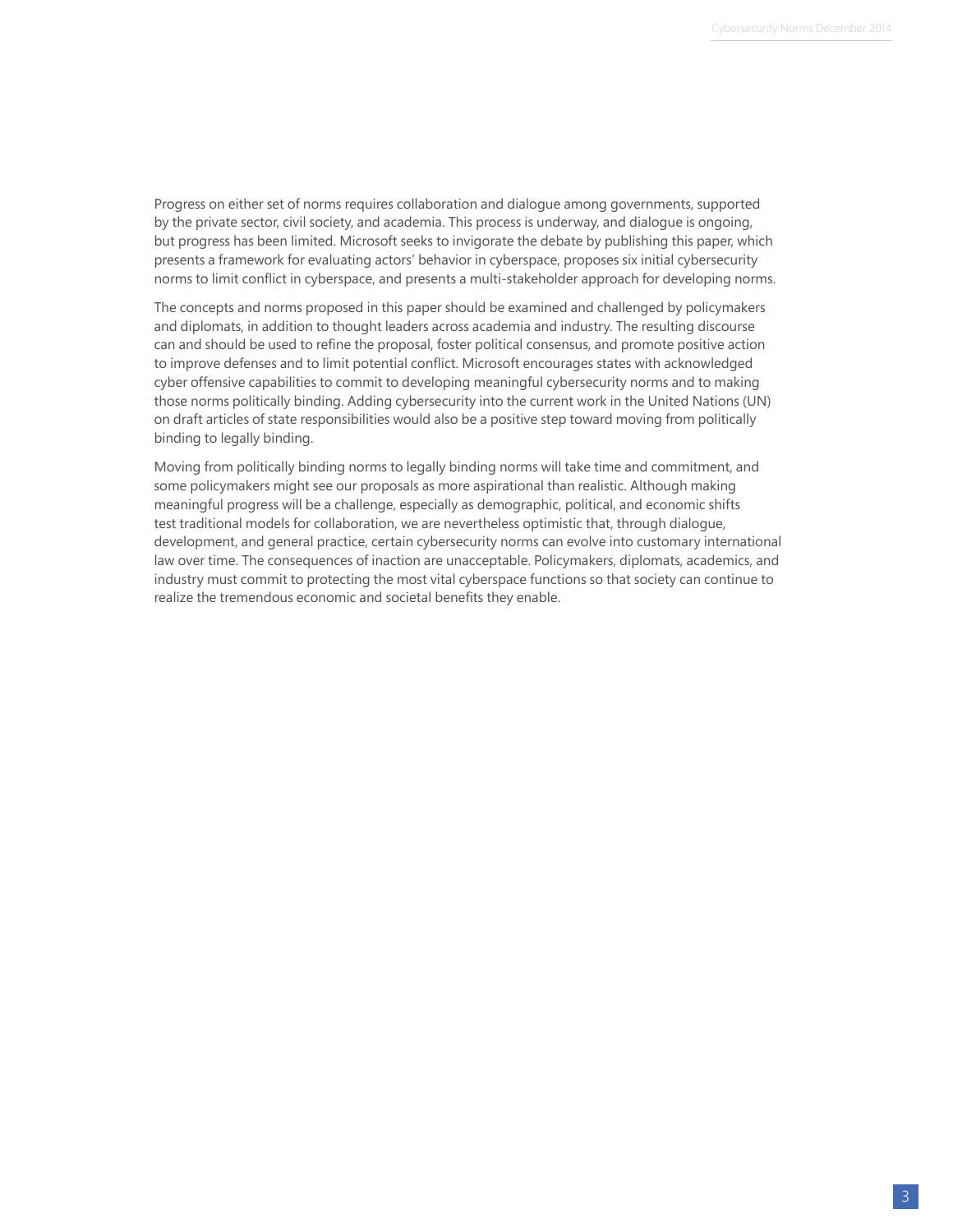# The importance of norms to manage cyberspace risks

The relationship of governments with the Internet is complex, making their efforts to develop cybersecurity norms even more of a challenge. Governments are simultaneously:

- Users of ICT and data.
- Protectors of the Internet itself, as a critical part of national infrastructure, and protectors of individual cyberspace users' rights.
- Creators of laws and policies in support of cybersecurity and critical infrastructure protection,
- Exploiters of ICT and data for intelligence and military purposes.<sup>2</sup>

Consistent with these various roles, increasing numbers of nation states are currently developing not only defensive but also offensive cyberspace capabilities, predicated on policies or laws that reflect a nation's views on a wide range of security and economic issues.3

As governments are wrestling with the technical ability to both exploit and protect the Internet, they are also creating the justifications and rationales to support those activities. Different countries will have different tolerance for risks, and will choose to exploit certain aspects of the Internet or defend against certain types of attacks based on the nation's risk tolerance, as reflected in its laws and policies.

However, offensive cyber operations can result in unintended consequences. Given the interconnected nature of cyberspace and the speed and nature of cyber attacks, the effects of offensive operations might be very difficult to predict and/or limit, and they could cascade to affect operations beyond the intended targets, including critical functions in the energy, communications, banking, chemical, or transportation sectors, among others. In other instances, an offensive cyber operation gone wrong could disrupt the global Internet or corrupt data at a scale that impedes key functions of the global economy. Unintended consequences of this scale could very easily escalate hostilities from the keyboard to kinetics, in the absence of normative limits on such behaviors.

In addition to concerns about actual unintended consequences, the increasing development of defensive and offensive cyberspace capabilities will, in itself, promote cyber insecurity between nation states, especially without a normative framework around those capabilities. If a state, for example, shifts cybersecurity investments from civilian defense and law enforcement to offensive military capabilities, other states will react. The actions of individual nation states could exacerbate cyber insecurity regionally or globally, driving broader tensions in the international system. Furthermore, actions of nation states to reduce risk and to bolster military cyberspace capacity could result in policies that also constrain economic growth, limit innovation, or restrict trade and investment. As these policies diverge, it will become harder to rationalize cybersecurity norms at the international level. Even if a nation state decides an offensive action is justified in law and policy, the national security of these states might inadvertently be undermined in the long run, exacerbating the overall sense of insecurity—cyber or otherwise. If left unchecked, cyber insecurity at a global level could erode trust in the foundations of the Internet itself and in the global fabric of ICT-driven innovation.

2 Stoll, Clifford. *The Cuckoo's Egg.* New York: Doubleday, 1989.

3 *Cyber Index International Security Trends & Realities.* United Nations Institute for Disarmament Research. 2013. [www.unidir.org/files/publications/pdfs/cyber-index-2013-en-463.pdf](http://www.unidir.org/files/publications/pdfs/cyber-index-2013-en-463.pdf)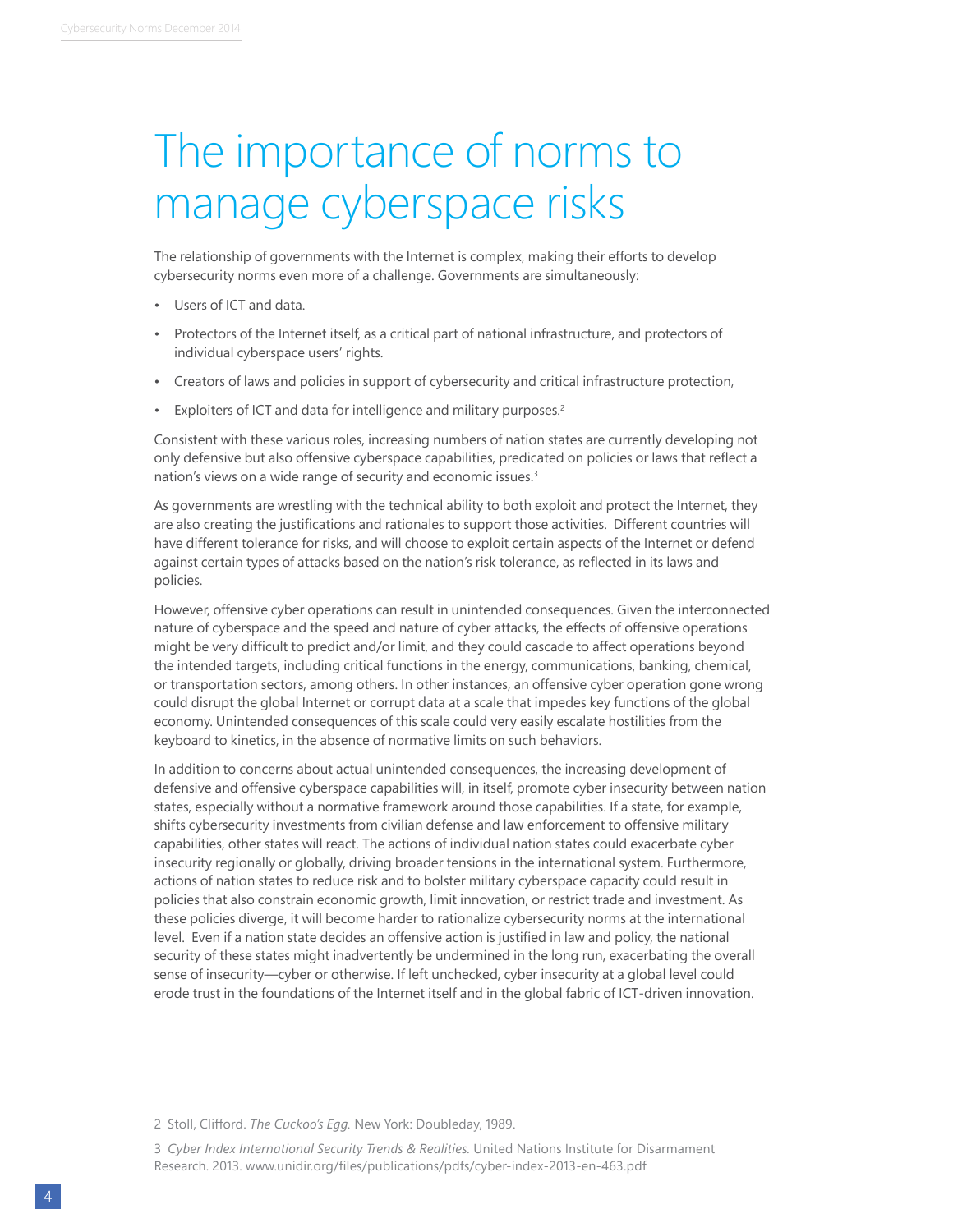## A framework to evaluate actions and impacts in cyberspace

Despite a growing consensus in the international community that cybersecurity norms are needed, governments, industry, academia, and civil society are struggling to determine what those norms should actually be. Dialogue appropriately attempts to reference, draw analogies with, and derive insights from how norms and, eventually, international law, are developed in other interconnected, kinetic environments, including sea and space. Although useful, these analogies have also proven to be of limited value when seeking to address the complexity, speed, and range of intended and unintended consequences that could result from escalating nation-state activities in cyberspace.

As governments engage in activity in cyberspace, it is increasingly important to consider the potential impacts of their actions, including impacts to international security, national security, public safety, economies and the trust which society has in its governments and in the globally interconnected system. When confronted with seemingly conflicting priorities and a myriad of options, we need a framework that explores the components of the decisions which governments have to make. The framework should also enable them to make choices that appropriately balance their roles as users, protectors, and exploiters of the Internet and to take actions that have impacts which are acceptable to governments, industry, and society globally.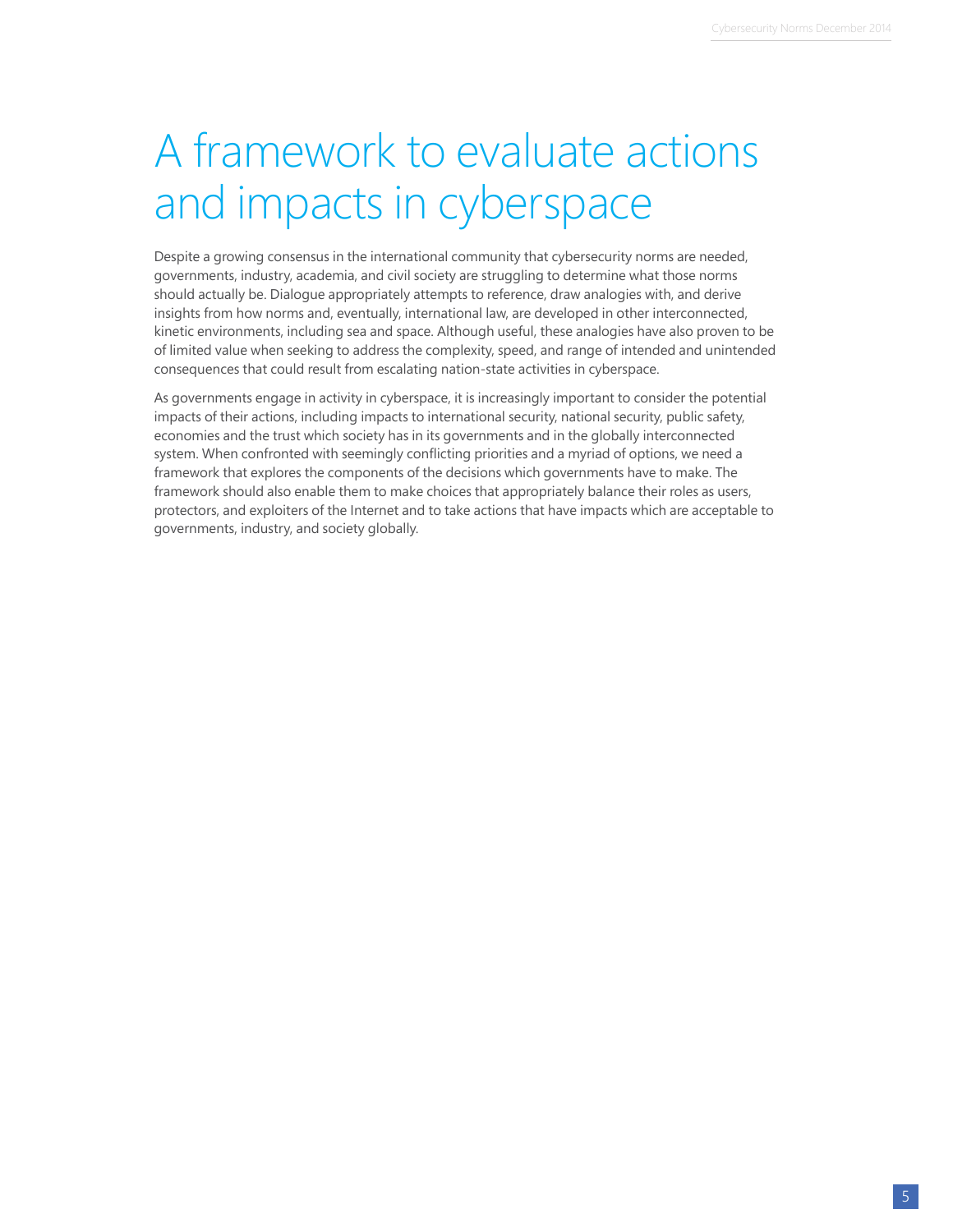# Evaluating behavior in cyberspace

The framework we propose evaluates various actors in cyberspace, the objectives those actors are seeking to advance, the corresponding actions that could be taken, and, finally, the potential impacts that can result. The framework is quite simple and can be portrayed as follows:



*Figure 1. A framework of actors, objectives, actions, and impacts<sup>4</sup>*

This paper focuses on leveraging the framework to develop cybersecurity norms for government actors. Governments are, of course, not the only actors in cyberspace. Criminals can cause significant damage, as well, but they are, by definition, engaging in illegal acts which violate domestic laws and social norms. However, in light of the sustained resources that governments (and governmentsponsored entities) can apply to develop sophisticated cyber offense capabilities, they tend to be the most advanced actors in the cyber offensive domain.

Governments pursue many objectives in cyberspace. In defining cybersecurity norms, this simple rule should be applied: "If the objective is unacceptable, stop." No action is justifiable if the objective is wrong. As the most advanced actors in cyberspace, governments can also take a multitude of actions in cyberspace, both offensively and defensively, to support acceptable objectives. These actions and their resulting impacts, both intended and unintended, can precisely support defined objectives but can also advance one generally acceptable objective while simultaneously challenging another. In many cases, societal debate is not about objectives, such as degrading or delaying the spread of nuclear weapons or preventing terrorism, but whether the actions that can be taken—and the impact of those actions—are acceptable. With this framework in mind, when developing cybersecurity norms for governments, we can focus on discussing acceptable and unacceptable objectives, which actions may be taken by governments in pursuit of those objectives, what the possible impacts are, and whether they are acceptable for a civilized, connected society.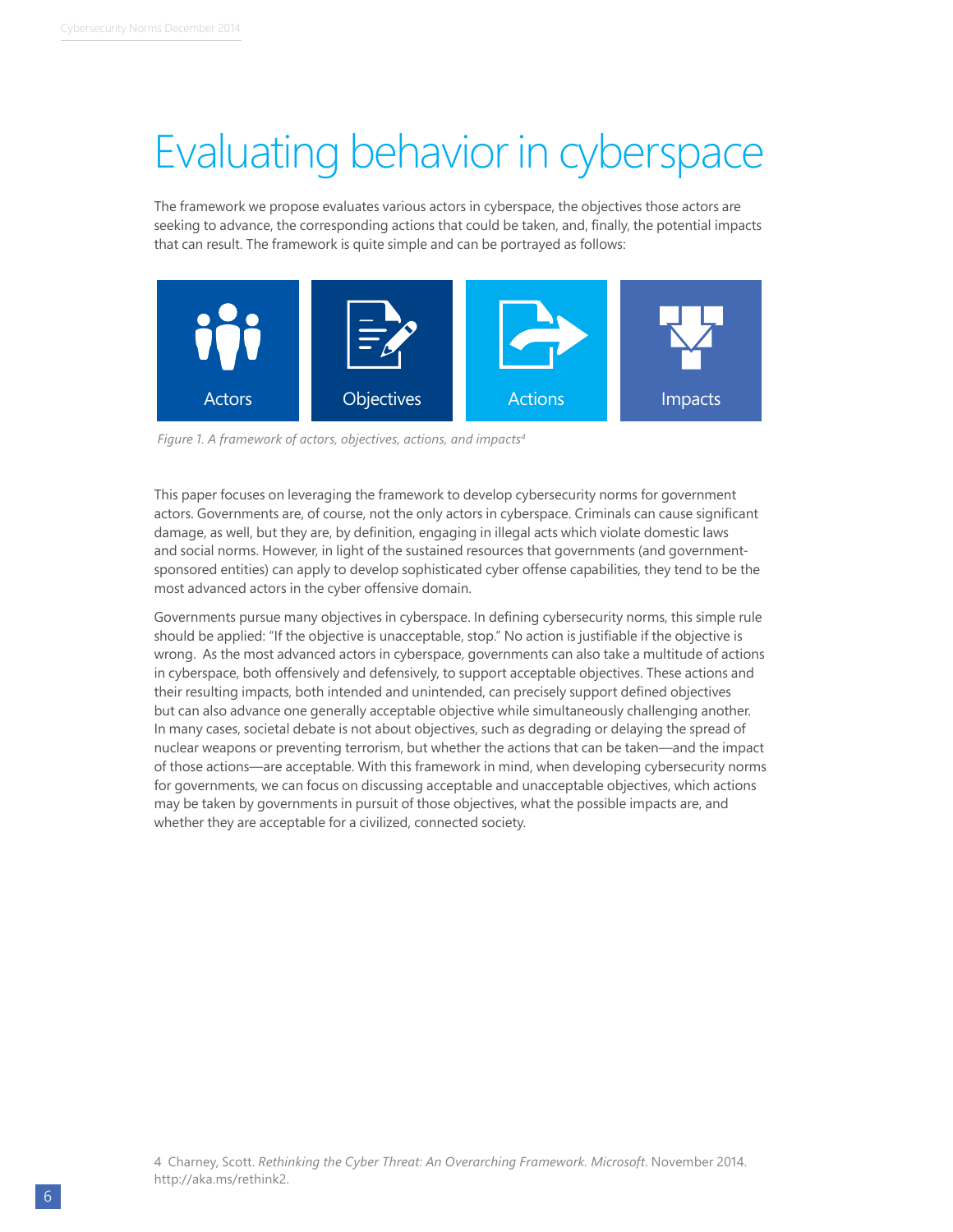### Understanding the impact of actions in cyberspace

Different types of information systems and data can be the vectors and targets of offensive cyber operations and cyber weapons. For the purposes of this paper, we define:

- *Offensive cyber operations* as state or state-sponsored actions, such as theft or manipulation of data, and tampering with the integrity of private sector products, services, and operations.
- *Cyber weapons* as a combination of information systems, programs, or data designed, equipped, or modified to destroy, disrupt, or corrupt critical physical or information cyber infrastructure.
- **Distinction:** How well can a particular asset be targeted
- **Discrimination:** Ability to manage the scope of potential consequences
- **Distribution:** Potential for malicious reuse of weapons or vulnerabilities

It is important to distinguish, in offensive operations, the objective from the action and its related impacts. Even assuming an appropriate objective, understanding distinction, discrimination, and distribution in the context of cyber conflict will help inform the formulation of practicable and achievable cybersecurity norms.

The inherently dual-use nature of most ICT often makes distinguishing government versus commercial uses as targets difficult, and it results in a high potential for reuse of weapons or vulnerabilities across domains. This complexity is the basis for concerns about unintended consequences. When state actors attempt to taint commercial ICT products or publicly

available cloud services, the target cannot always be well distinguished, thus potentially exposing all who use those products and services. Employing this type of trade craft significantly increases the risk that the vulnerability will be found and exploited by others, and that widespread harm will more likely occur. In contrast, when states target and exploit custom software (such as government off-the-shelf [GOTS] software) only used by a single military or government agency, the risk of widespread use is greatly reduced.

In addition to reviewing the types of technologies used or targeted by cyber weapons, the consequences of violating the information security attributes of data contained within the system must also be considered. With greater numbers of people and businesses switching to cloud computing, this consideration will only increase in importance. First, availability and access to data becomes a critical concern when users are reliant on communications infrastructure to enable access to services. In addition, users want assurances that their data is (and will remain) confidential and that their privacy rights are respected. However, the real paradigm shift stems from increased concerns related to data integrity and non-repudiation when backups don't exist or if users don't know whether those backups can be trusted.

As shown in the following table, some offensive operations and the use of cyber weapons add another dimension to private sector management of data security risks. This aspect of data security needs to be elaborated upon and matured fully in the coming years. Users of cloud services, both public and private, must begin to assess their respective risk tolerance for each of the data security attributes outlined and to understand their options for recovery. Users can recover from a privacy breach. Outages can be fixed, and availability can be restored. Mass corruption of data, however, may create instances that are exceptionally hard to recover from and, in some instances, impossible. Loss of data integrity for certain essential functions enabling global finance, safe commercial transportation, and public health and safety may be considered by many states to be unacceptable impacts.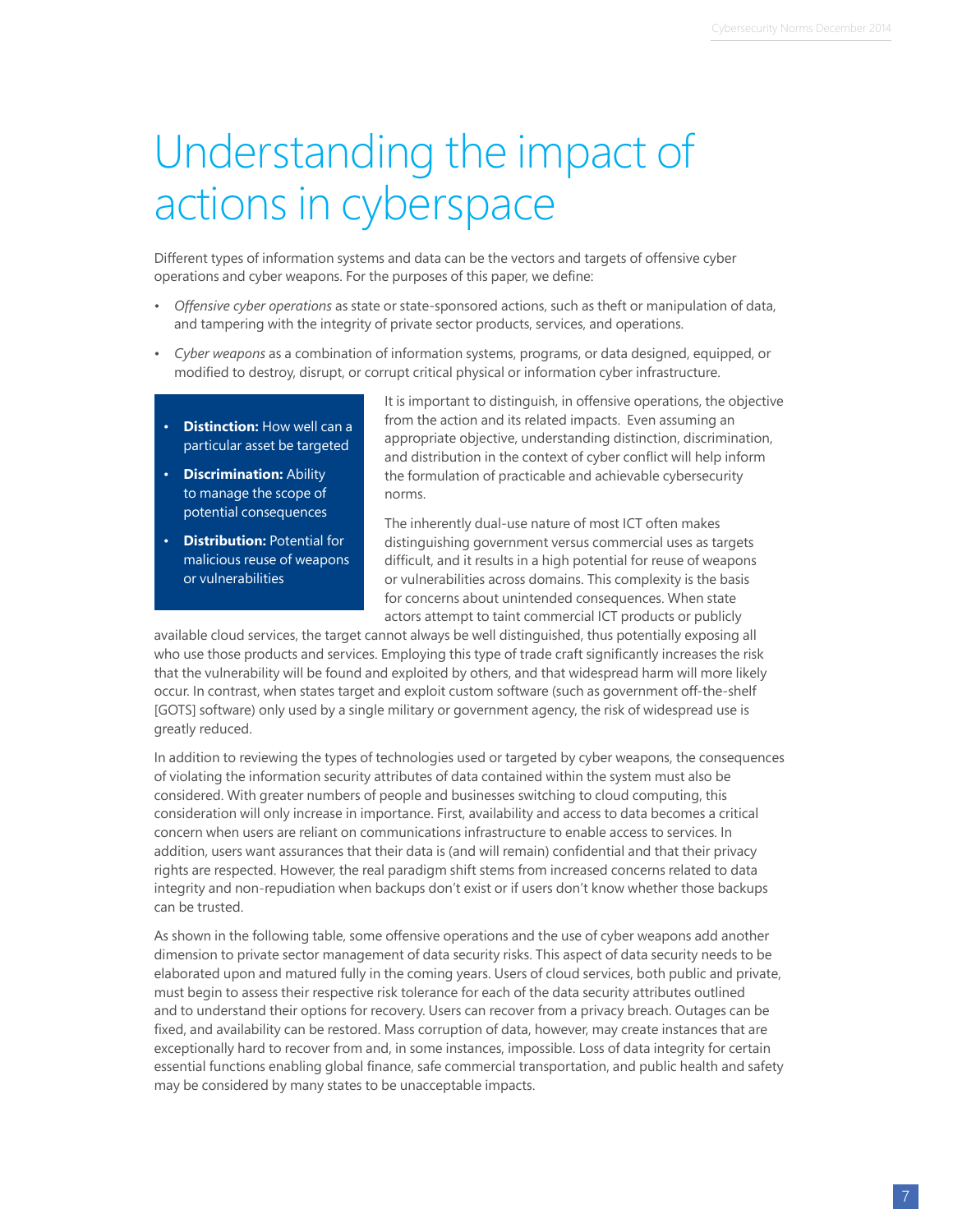| Data security<br>attribute | Consequence<br>of violation by<br>cyber weapon                                                                                                                                                                                                                                            | Example                                                                                                                                                         |
|----------------------------|-------------------------------------------------------------------------------------------------------------------------------------------------------------------------------------------------------------------------------------------------------------------------------------------|-----------------------------------------------------------------------------------------------------------------------------------------------------------------|
| Confidentiality            | Potential for economic or<br>reputational damage to<br>organizations or individuals.<br>If confidentiality is<br>breached, it cannot be<br>restored: however the data<br>asset may still be useful.                                                                                       | A disclosure of financial<br>records violates<br>confidentiality but not<br>necessarily the integrity of<br>the data.                                           |
| Integrity                  | Violation of integrity can<br>fundamentally undermine<br>trust in the data or in any<br>systems that rely upon it.                                                                                                                                                                        | Changing financial records<br>would require restoring<br>from backups that may be<br>out of date or nonexistent.                                                |
| Availability               | Systems or data are<br>unavailable for a period of<br>time (perhaps indefinitely);<br>however, the confidentiality<br>and integrity of the data<br>may be preserved.                                                                                                                      | A system is taken offline<br>by a cyber attack but can<br>be restored at the end of<br>the conflict.                                                            |
| Non-<br>repudiation        | Commerce and financial<br>systems depend on the<br>undeniable proof that a<br>transaction took place.<br>Violation of this principle<br>would render most<br>electronic transactions<br>meaningless and, as a result,<br>make it very difficult to<br>reestablish trust in<br>IT systems. | A bank-clearing system<br>unable to properly validate<br>transactions would shut<br>down and potentially need<br>to recreate a large number<br>of transactions. |

*Table 1: Consequences of cyber weapons on different data security attributes*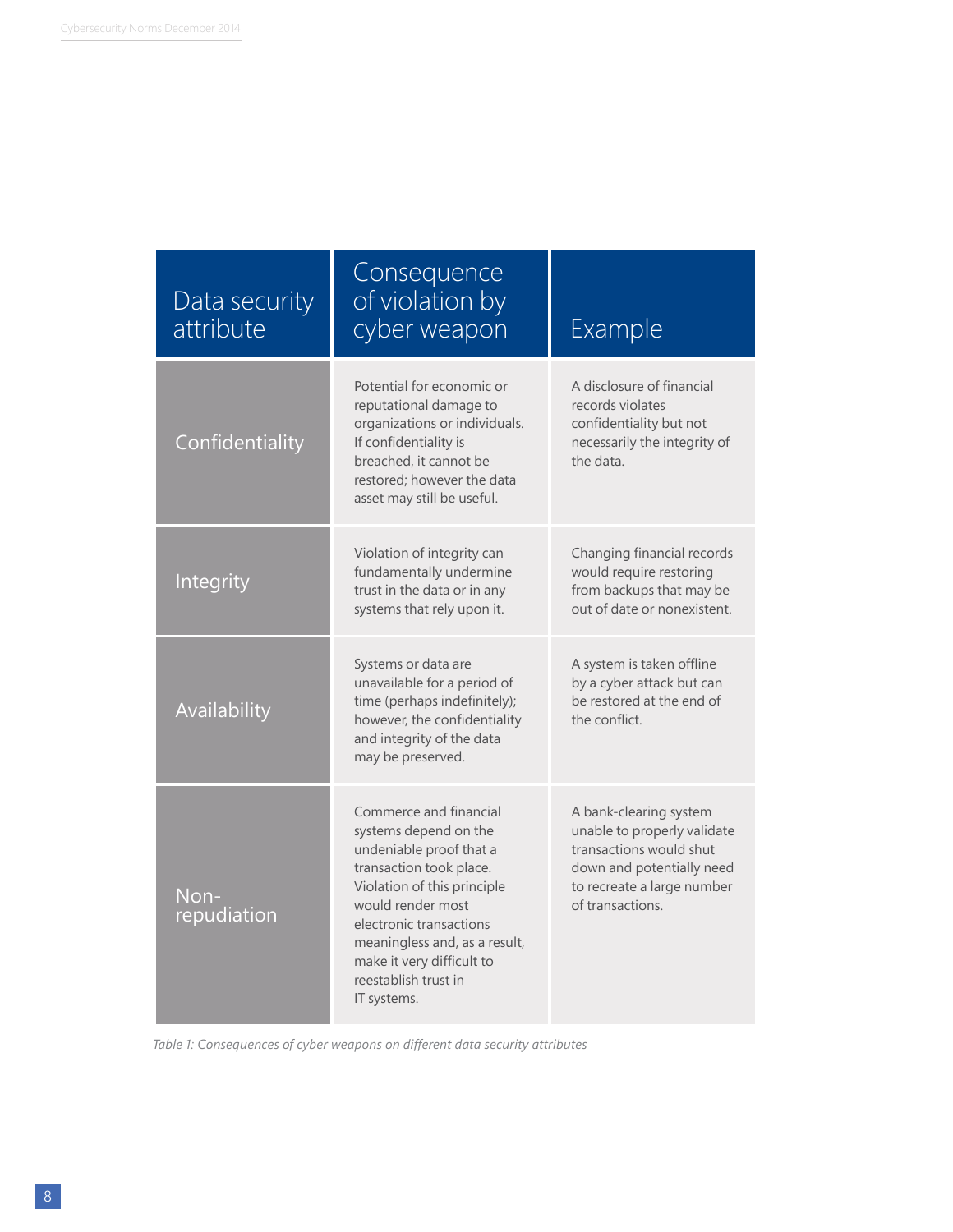# Limiting and managing escalation of threats in cyberspace through norms

Cybersecurity norms that limit potential conflict in cyberspace are likely to bring predictability, stability, and security to the international environment—far more than any set of confidence-building measures (CBM). With a wide acceptance of these norms, governments investing in offensive cyber capabilities would have a responsibility to act and work within the international system to guide their use, and this would ultimately lead to a reduction in the likelihood of conflict.

Microsoft strongly supports a broader discussion and dialogue on the "other than war" scenarios, since limiting and managing state behavior will help mitigate against the possibility of conflict escalating to cyber warfare.

Conflict is often characterized as one of two discrete states: peacetime and war. In reality, whether talking about cyberspace or the physical world, there is an escalation path from more common (yet still complex) events that occur in peacetime, to increasing activity and incidents, disruptions, emerging conflict, conflict, and, eventually war, as shown in Figure 2. Different legal frameworks apply at these various stages.

International policy work to date has primarily focused on cybersecurity norms as a means to reduce risk from potentially complex cyber events at the national and regional levels and advance CBM efforts at the international level.

Applicable legal

Authorities have paid particular attention to risks and events where there is broad societal agreement on the most significant of issues that face the world— such as armed conflict, nuclear non-proliferation, global resources, and trade. With this alignment on acceptable



*Figure 2. Escalation of cyber events and applicable legal frameworks*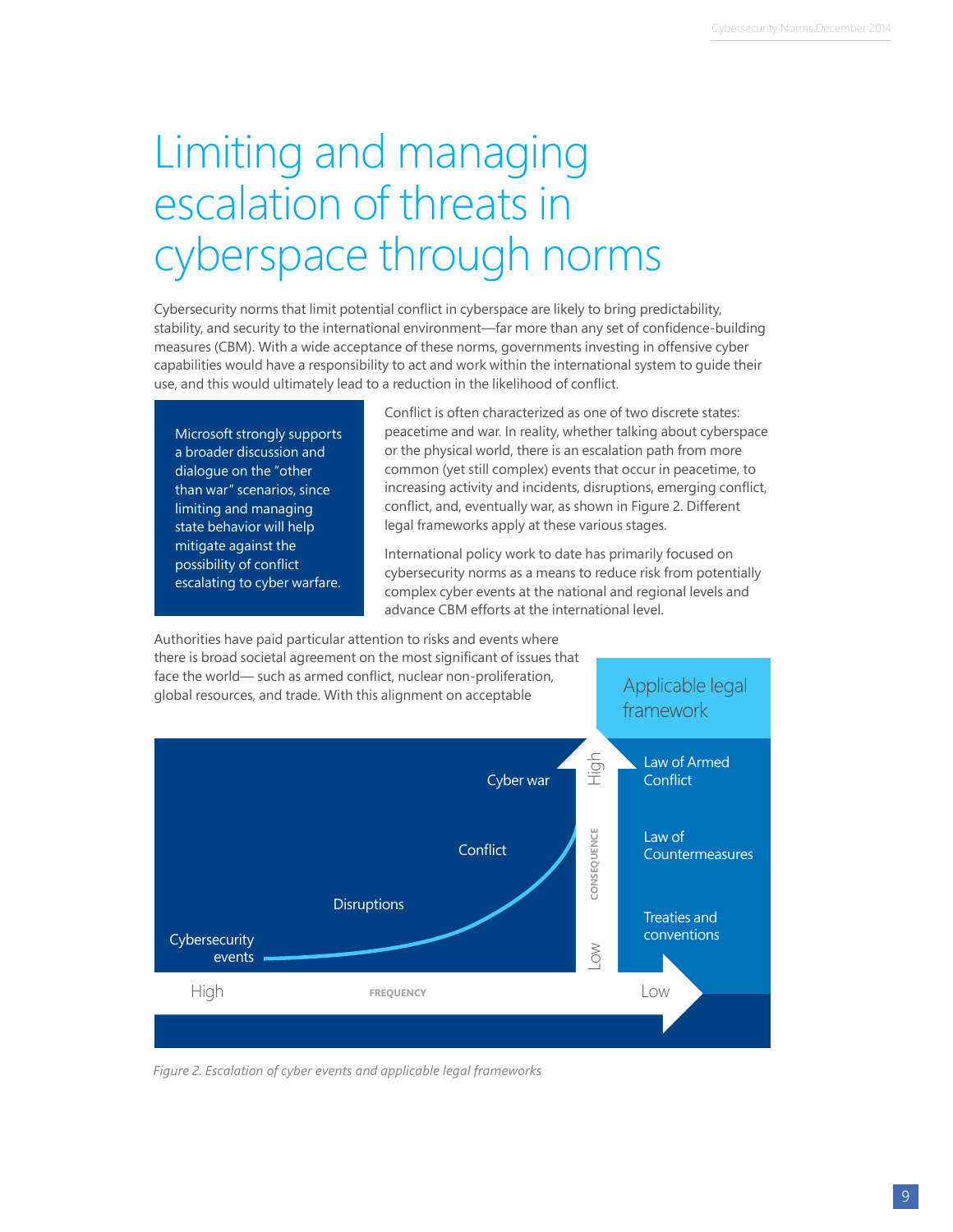and unacceptable objectives, actions, and impacts, it seems increasingly appropriate to address cybersecurity risks and events through treaties and conventions. Work to address cyber crime through increased international collaboration is one such example. Another example is the work within the UN, which has looked at a relatively narrow, but vital, segment of cyber conflict for events of extremely high consequence but low likelihood and which would be addressed under the Law of Armed Conflict.

To date, cyber events have not risen to the level of armed conflict. However, while the boundaries between crime and conflict in cyberspace are often hard to discern, events within that space can have broad societal impact, and be challenging to defend against. When existing diplomatic efforts are laid over the spectrum of possible events and applicable legal frameworks, the opportunity for greater



*Figure 3. Opportunity space for cybersecurity norms*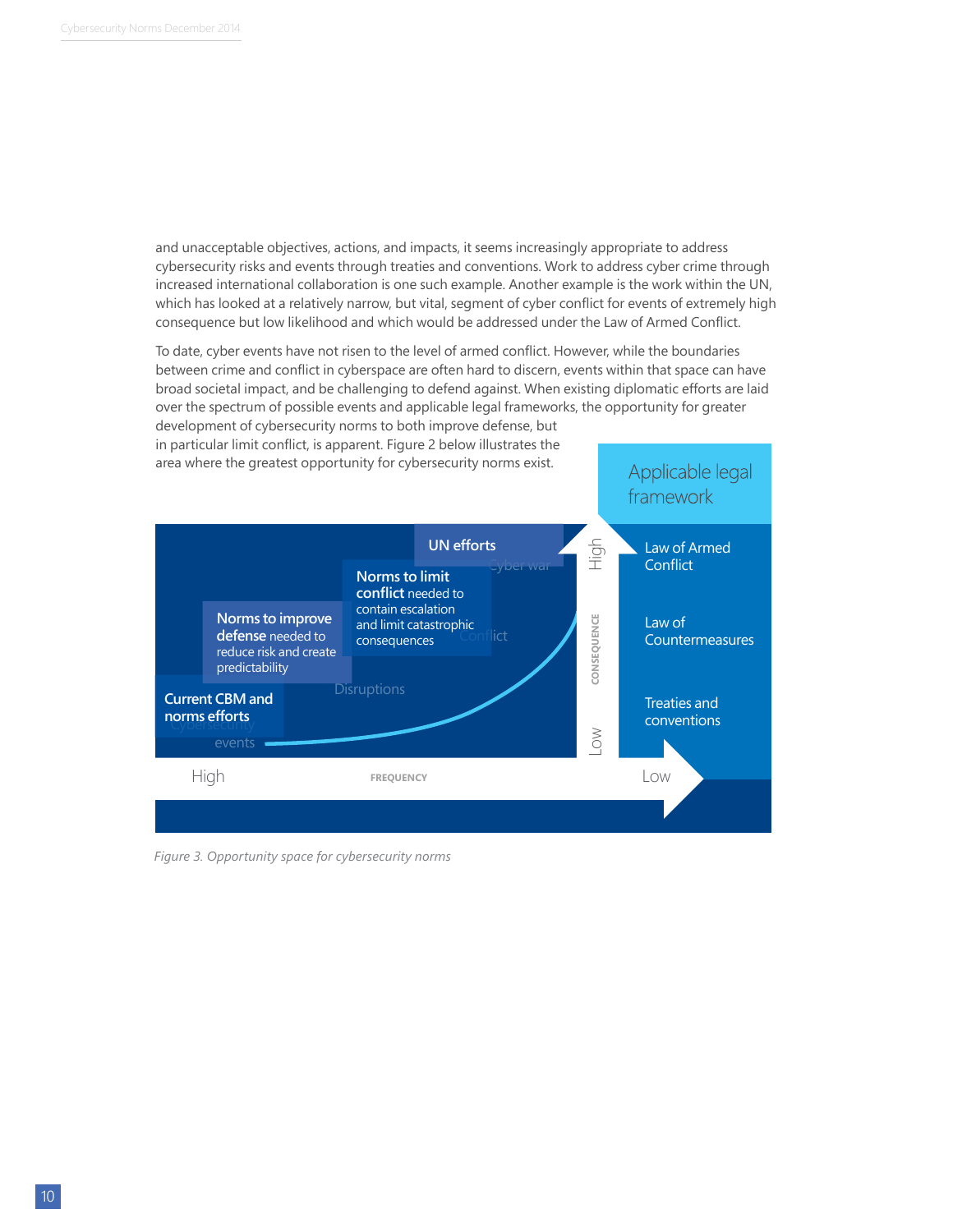### Six proposed cybersecurity norms to limit conflict

In light of the growing number of offensive capabilities, Microsoft believes that cybersecurity norms are needed to limit potential conflict in cyberspace and to better define what type of government behaviors in cyberspace should be "out of bounds" so that events don't escalate to warfare. These norms should not only be designed to strengthen cybersecurity but also to preserve the utility of a globally connected society.

We believe that if cybersecurity norms are to be effective, they have to meet four key criteria. First, they must be practicable. They also need to reduce risks of complex cyber events and disruptions that could lead to conflict. In addition, they need to drive behavioral change that is observable and that makes a demonstrable difference in the security of cyberspace for states, enterprises, civil society, and individual stakeholders and users. Finally, effective norms should leverage existing risk-management concepts to help mitigate against escalation, and, if escalation is unavoidable, they should provide useful insight into the potential actions of involved parties.

To help catalyze progress on the development of effective cybersecurity norms, Microsoft proposes six norms to limit conflict. The proposed norms are intended to reduce the possibility that ICT products and services could be used, abused, or exploited by nation states as part of offensive operations that result in unacceptable impacts, such undermining trust in ICT; set boundaries for how cyber weapons are developed, contained, and used; and create a meaningful global framework for managing vulnerabilities. We recognize that norms should not be an objective by themselves. Only if implemented, assessed for accountability, and, as appropriate, evolved, can they drive demonstrable changes in behavior.

#### **NORM 1: States should not target ICT companies to insert vulnerabilities (backdoors) or take actions that would otherwise undermine public trust in products and services.**

The global technology industry is founded on trust, in that consumers, enterprises, and governments depend on ICT for critical functions. Although the private sector can and does invest considerably in efforts to advance and demonstrate the assurance and integrity of products and services, states have the unique capability to direct disproportionately larger resources to exploit these products or services and to taint the broad ICT supply chains by which they are delivered. Exploiting of commercial off-the-shelf (COTS) products and services—which puts at risk every computer user dependent on that technology, even if that user is of no interest to a government—would be an action with the potential to create unacceptable impacts globally, since the degradation of trust in ICT would threaten innovation and economic security. Sophisticated state-resourced tradecraft targeting ICT companies to place backdoors or vulnerabilities in COTS products—or compromising signing keys to enable government to misrepresent the provenance of software—may exceed the commercially reasonable limits of the private sector operational security and integrity controls. Governments should also refrain from undermining international security standards efforts to benefit their own interests.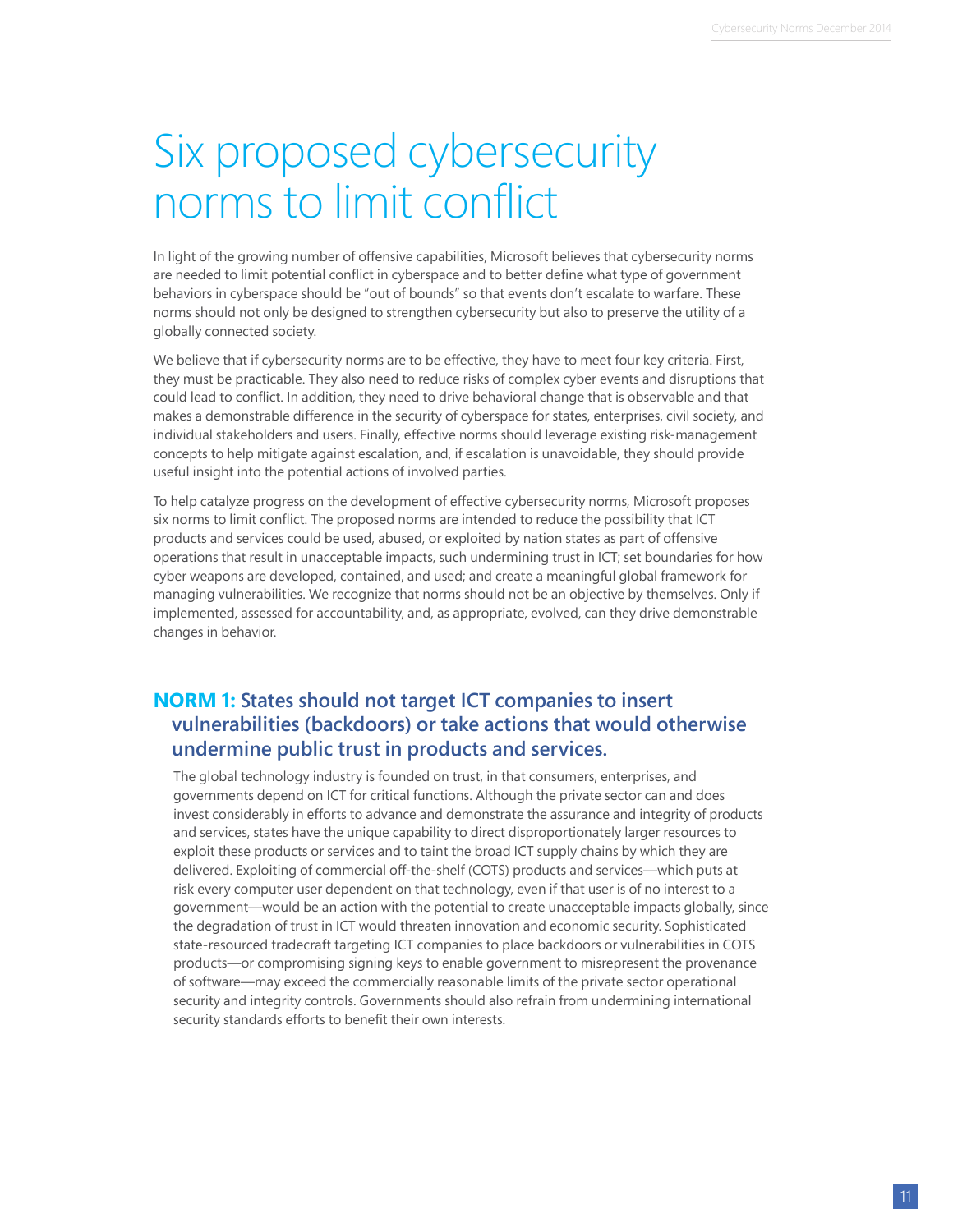#### **NORM 2: States should have a clear principle-based policy for handling product and service vulnerabilities that reflects a strong mandate to report them to vendors rather than to stockpile, buy, sell, or exploit them.**

It is well-documented that governments around the world are active participants in the cyber vulnerability market and that they exploit gray and black markets.<sup>5</sup> The Heartbleed vulnerability, discovered in 2014, fueled additional speculation as to how governments stockpile vulnerabilities in ICT products rather than disclosing them to vendors to fix before they are exploited. In April 2014, in response to specific allegations against the US government, the White House published its framework approach to addressing if or when the federal government may withhold knowledge of a vulnerability from the public: "This administration takes seriously its commitment to an open and interoperable, secure and reliable Internet, and in the majority of cases, responsibly disclosing a newly discovered vulnerability is clearly in the national interest. This has been and continues to be the case."<sup>6</sup> The White House further noted that building up a "huge stockpile of undisclosed vulnerabilities" while leaving the Internet vulnerable and people unprotected would not be in the national security interest of the United States.<sup>7</sup>

Although the White House reserved the right to use vulnerabilities as a method of intelligence collection, this approach does reflect a positive analysis that short-term gains to advance one objective could also create impacts that threaten other objectives, such as economic growth, technological innovation, and trust in government. We recommend that other governments similarly develop and publicly publish their policies on vulnerability handling and that they have a partiality for reporting vulnerabilities to vendors. When doing so, they should adhere to the principles of Coordinated Vulnerability Disclosure (CVD).

#### **NORM 3: States should exercise restraint in developing cyber weapons and should ensure that any which are developed are limited, precise, and not reusable.**

Microsoft recognizes that governments will develop cyber weapons and protocols for their own use. When governments do build them, therefore, they should ensure that they are building cyber weapons that are controllable, precise, and not reusable by others, consistent with the concepts of distinction, discrimination, and distribution previously discussed, to limit the impacts associated with these actions.

5 "The digital arms trade." The Economist. March 30, 2013. [http://www.economist.com/news/](http://www.economist.com/news/business/21574478-market-software-helps-hackers-penetrate-computer-systems-digital-arms-trade) [business/21574478-market-software-helps-hackers-penetrate-computer-systems-digital-arms-trade](http://www.economist.com/news/business/21574478-market-software-helps-hackers-penetrate-computer-systems-digital-arms-trade)

6 Daniel, Michael. "Heartbleed: Understanding When We Disclose Cyber Vulnerabilities." White House Blog. April 28, 2014. [http://www.whitehouse.gov/blog/2014/04/28/heartbleed-understanding-when-we](http://www.whitehouse.gov/blog/2014/04/28/heartbleed-understanding-when-we-disclose-cyber-vulnerabilities)[disclose-cyber-vulnerabilities](http://www.whitehouse.gov/blog/2014/04/28/heartbleed-understanding-when-we-disclose-cyber-vulnerabilities)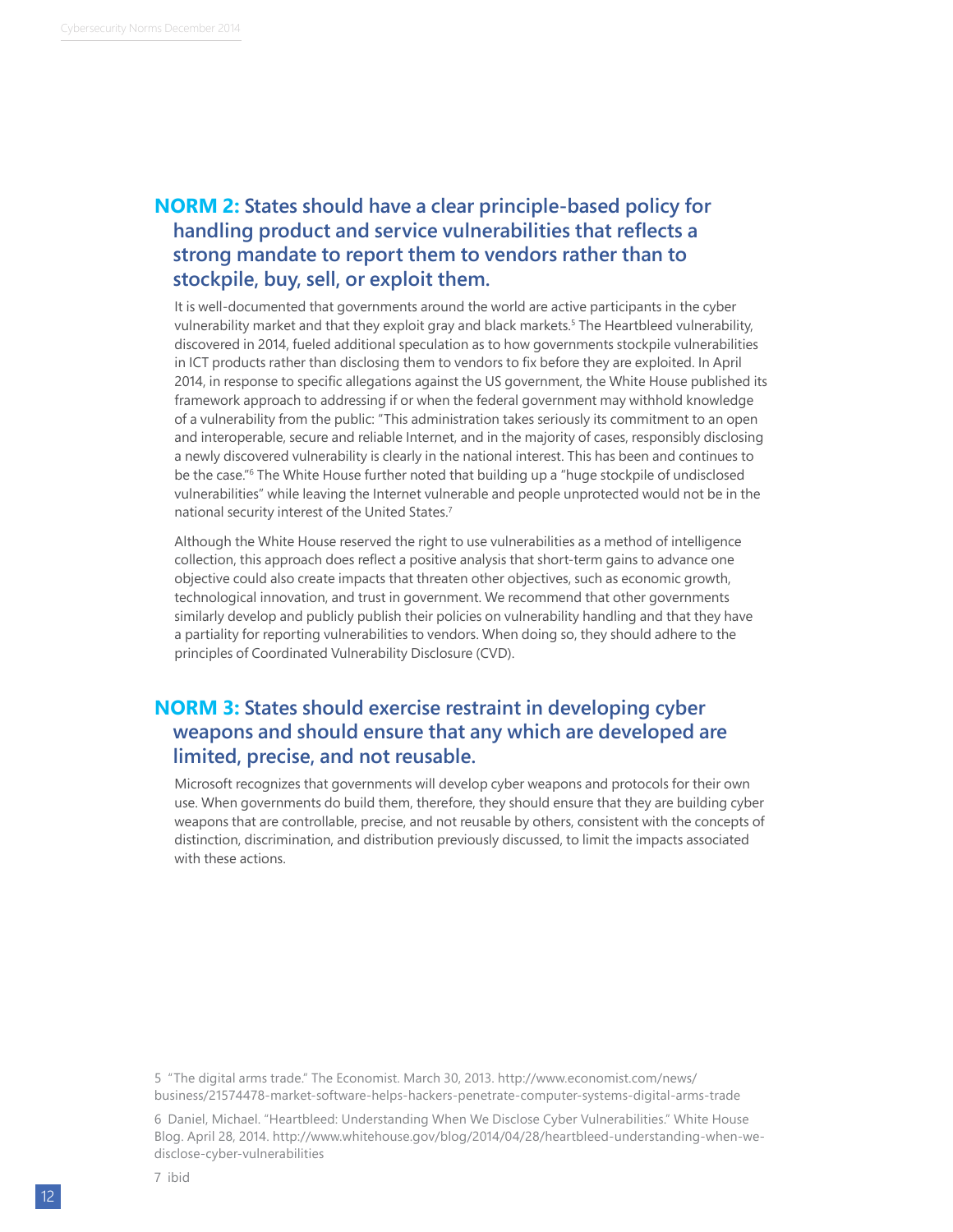#### **NORM 4: States should commit to nonproliferation activities related to cyber weapons.**

As states increase investments in offensive cyber capabilities, care must be taken to not proliferate weapons or techniques for weaponizing code. States should establish processes to identify the intelligence, law enforcement, and financial sanctions tools that can and should be used against governments and individuals who use or intend to use cyber weapons in violation of law or international norms. Furthermore, states should agree to control the proliferation of cyber weapons in cooperation with international partners and, to the extent practicable, private industry. Implementing this norm will not only help limit state actions that could have unacceptable impacts but also will help reduce the possibility that cyber weapons could be used by non-state actors.

#### **NORM 5: States should limit their engagement in cyber offensive operations to avoid creating a mass event.**

Governments should review and update their current policy positions with an appreciation for the unintended consequences or impacts in cyberspace that could escalate conflict, incite war or disproportionately harm civilian ICT. During an armed conflict, as regulated by the law of war, any attack must be justified by military necessity, intended to help in the military defeat of the enemy, with a military objective. Furthermore, the harm caused to civilians or civilian property must be proportional in relation to the concrete and direct military advantage anticipated. In other words, the action should be to advance defined and accepted military objectives and should not create disproportional impacts. These strictures can and should be applied to offensive cyber operations. States should recognize that attacks targeting the confidentiality, integrity, or availability of ICT systems, services, and data can have a mass effect beyond any reasonable sense of proportionality and required global action.

#### **NORM 6: States should assist private sector efforts to detect, contain, respond to, and recover from events in cyberspace.**

Although governments play an increasingly important role in cyberspace, the first line of defense against cyber attacks remains the private sector, with its globally distributed telemetry, situational awareness, and well-established incident response functions. There has not been evidence of governmental interference with private sector recovery efforts following a severe cyber attack, but governments should commit to not interfere with the core capabilities or mechanisms required for response and recovery, including Computer Emergency Response Teams (CERTs), individual response personnel, and technical response systems. Intervening in private sector response and recovery would be akin to attacking medical personnel at military hospitals.

Additionally, governments should go one step further and, when asked by the private sector, commit to assist with recovery and response needs that have global and regional implications. For example, repairing cuts in underwater sea cables often requires permits and cross-border movement of technical equipment or experts, and governments can help ensure that those actions are expedited. Alternatively, a cyber event with large-scale impacts, such as the Shamoon attacks in 2012, $^8$  could require the rapid movement of hardware from one place to another, the need for international technical collaboration between and among governments and the private sector, and the waiving of legal barriers in times of national emergency to facilitate recovery.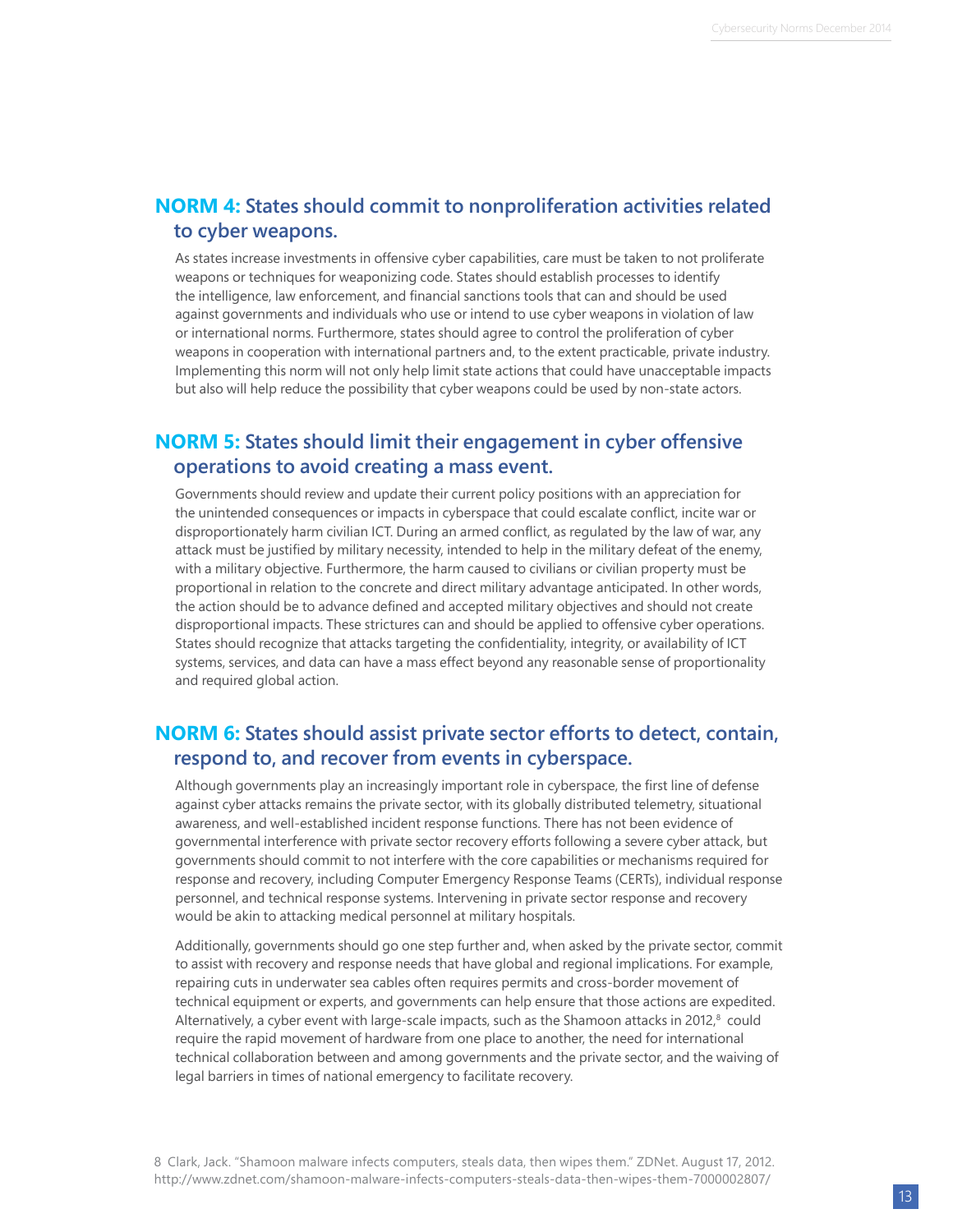# The need for a multi-stakeholder approach

The ecosystem of potential stakeholders in the development of cybersecurity norms is diverse. It involves a myriad of players with differing agendas, varying levels of expertise, and multiple cultures and values. Microsoft sees ICT industry, civil society, and academia as being necessarily involved alongside governments. Governments might avoid development of cybersecurity norms that limit conflict because they have concerns about the impact to their national security options. This view is short-sighted, since it not only ignores the other roles of government, as ICT user and protector, but also erodes the confidence of enterprises, citizens, and other governments. This lack of confidence would impede economic growth and technological innovation and would stifle engagement of civil society, thereby undermining the capability of the state to protect itself, its citizens, and its national interests in the long run.

As the Information Age matures, the roles and expectations of government, industry, and everyday users in relation to national security and public safety are rapidly changing. ICT innovations are driving exponential growth of data and are creating capabilities that may previously have been limited to governments with the resources to invest in R&D without an immediate return. In this context of complexity, all stakeholders—not just governments—must be prepared to adapt to changes, deal with differences, and constantly learn.<sup>9</sup>

In efforts to improve cybersecurity, the need for multiple stakeholders is an operational reality rather than an ideology. The development of cybersecurity norms cannot be a niche foreign policy issue reserved for diplomats. Cybersecurity norms are an imperative for all users, governments, the private sector, non-governmental organizations (NGOs), and individuals, in an Internet-dependent world—each contributes to the peace, security, and sustained innovation of a globally interconnected society. These stakeholders can and should contribute their expertise to the norm development process, acknowledging that all stakeholders may not be equal partners in every effort due to different levels of expertise. Developing soft norms that gradually morph into customary international law will allow for strong input by the private sector, academia, and civil society. Law-making or adoption of potential treaties, however, should remain the prerogative of governments and subject to national political processes.

9 Adapted from: "Complexity, a conversation with Brenda Zimmerman." Tamarack Learning Centre. 2005. [http://www.outcomemapping.ca/download.php?file=/resource/files/simonhearn\\_en\\_Complexity\\_\\_a\\_](http://www.outcomemapping.ca/download.php?file=/resource/files/simonhearn_en_Complexity__a_conversation_with_Brenda_Zimmerman__2005_155.doc) [conversation\\_with\\_Brenda\\_Zimmerman\\_\\_2005\\_155.doc](http://www.outcomemapping.ca/download.php?file=/resource/files/simonhearn_en_Complexity__a_conversation_with_Brenda_Zimmerman__2005_155.doc)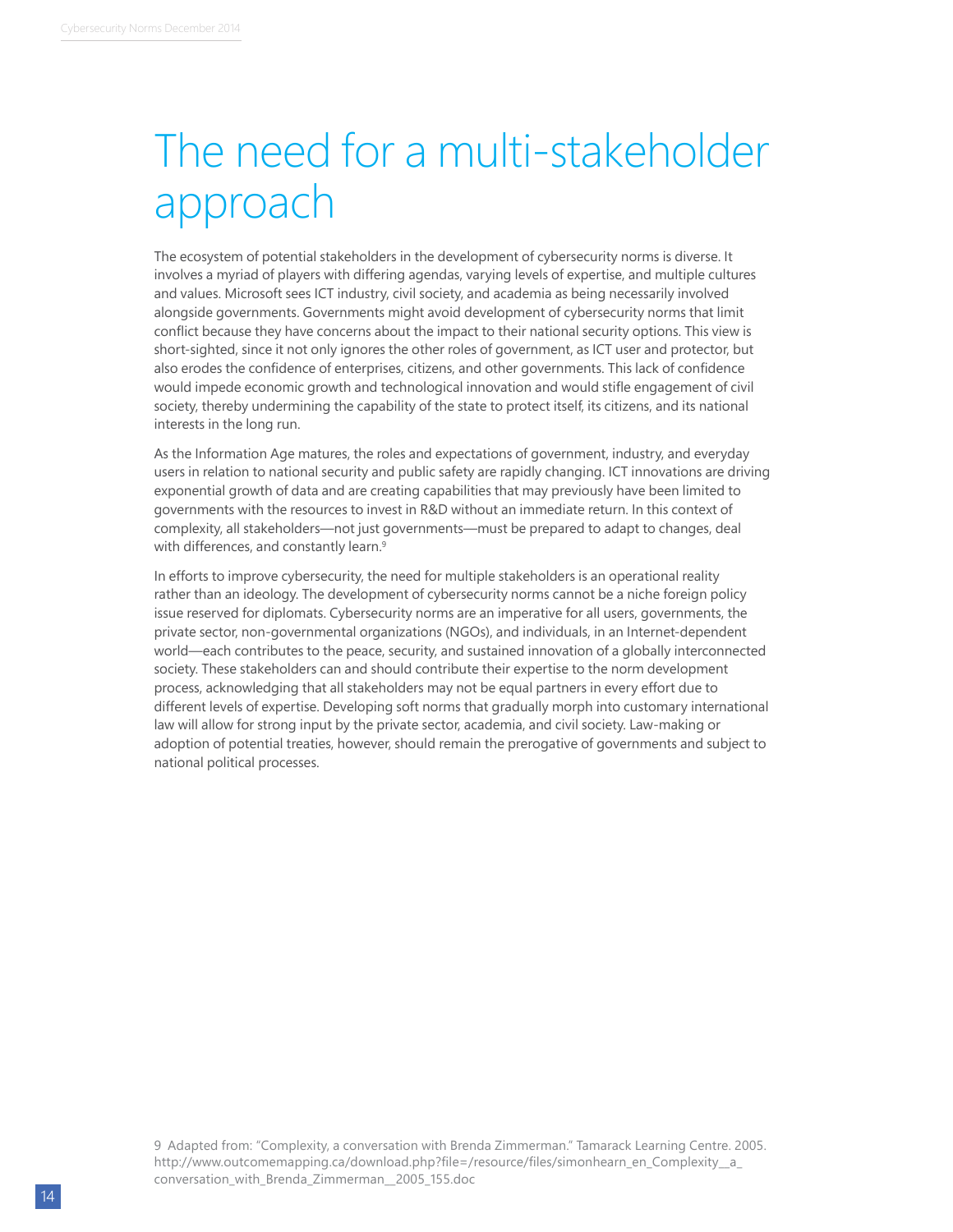### Exploring the role for the private sector

Although this document is largely focused on governments, the private sector has important work to do, as well. Microsoft works to provide all of our customers with secure, private, and reliable computing experiences. We do this by ensuring the security of our own products and services, by helping customers improve the security of their operations, and by working with others throughout cyberspace to manage risks. Providing our customers with secure computing also involves a wide range of efforts to protect, detect, and respond to threats. The following practices have proven effective, in our experience, and we encourage other ICT companies to adopt similar approaches, including:

- **• Reduce attack surfaces and harden systems.** One of the most effective approaches to minimizing the possibility and potential impacts of cyber conflict is to leverage rigorous processes, tooling, and training to securely develop, operate, and maintain ICT products and services. The private sector should work toward this goal by following accepted best practices, such as those contained in ISO 27034. Other enterprises can follow cybersecurity risk management processes to reduce their own attack surface. Simply put, offensive operations and cyber weapons often leverage technical weaknesses in ICT products and systems, and reducing those is likely to mitigate the potential for and possible impacts of cyber conflict.
- **• Coordinate vulnerability responses.** The private sector should continue to follow the principles of Coordinated Vulnerability Disclosure<sup>10</sup> and should encourage governments to do the same. If properly handled, all players will ultimately benefit from improved security and resilience stemming from vulnerability disclosure, and, just as importantly, from greater confidence in the system. Nevertheless, the ICT industry should also explore how actively tracking, recording, and sharing the number, types, and quality of vulnerabilities reported by governments would affect the ecosystem. Understanding this point is critical because, although sharing government-reported vulnerabilities might seem simple, it could easily create misperceptions or, worse, drive new irresponsible state behavior.
- **• Exchange information to limit the number, diversity, duration, and impact of attacks.**  The private sector should work to determine how it can best counter the proliferation of cyber weapons and limit their impact. This can be accomplished through exchange of information between affected entities. For example, to help protect their customers, software vendors can share information on new and suspected attacks. This collaboration should begin when an event is detected and continue until the associated risk has been appropriately managed. Similarly, software providers, security researchers, law enforcement, Internet service providers (ISPs), and CERTs can engage in coordinated efforts to eradicate specific strains of malware by combining legal and technical measures.

10 Coordinated Vulnerability Disclosure principles require that newly discovered vulnerabilities in hardware, software, and services be disclosed directly to the vendors of the affected product, to a CERT or other coordinator who will report to the vendor privately, or to a service that will likewise report to the vendor privately. <http://technet.microsoft.com/en-us/security/dn467923.aspx>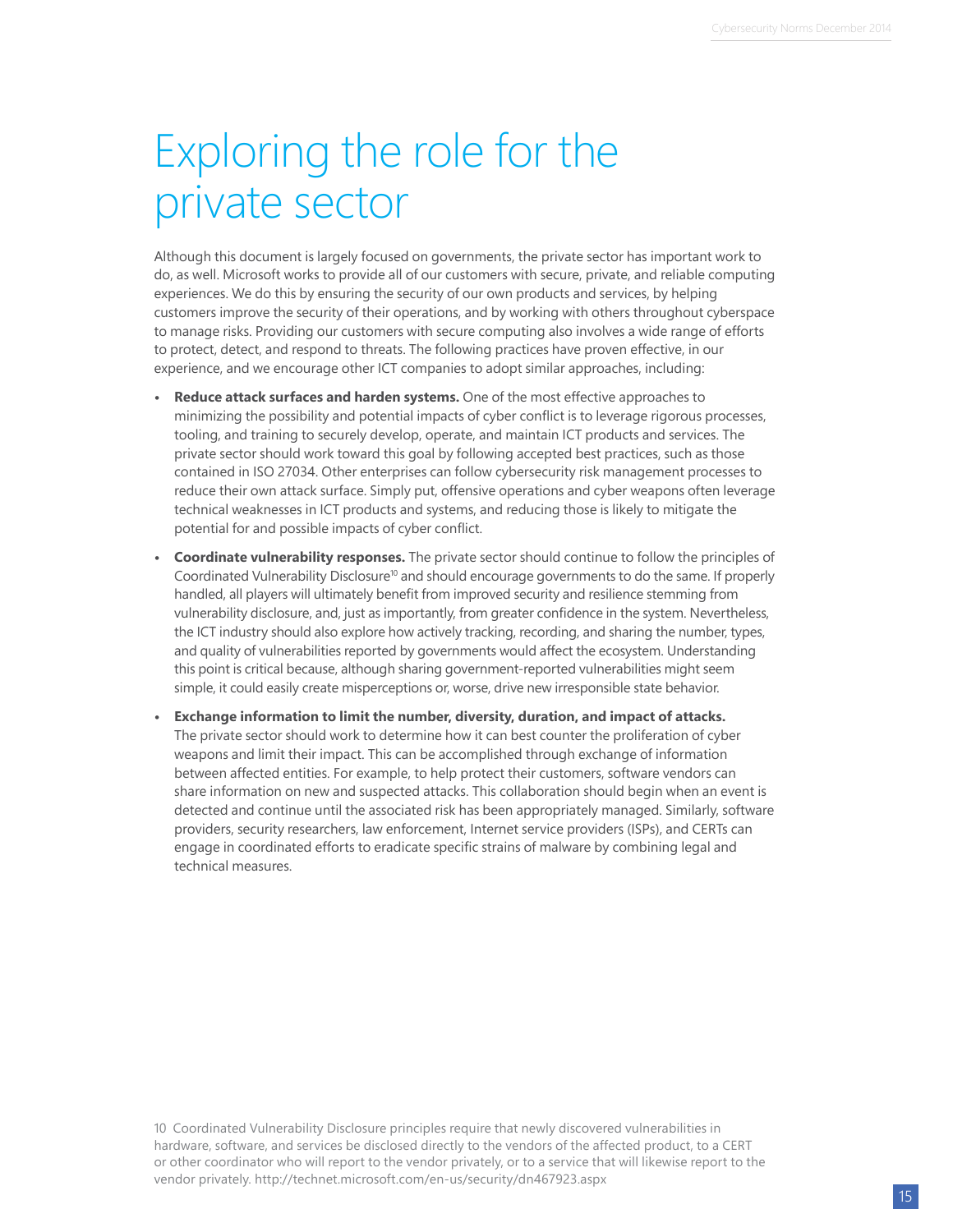**• Respond to and recover from attacks.** The private sector should respond to vulnerabilities in its products and to attacks on its products, services, and customers and should bring to bear its telemetry, situational awareness, and incident response functions to deal with complex security attacks. ICT companies are experts at operational risk management and incident response and, on a daily basis, prevent countless attacks from becoming major incidents. However, responding to the consequences of state or state-sponsored attacks can be more challenging. For example, although Stuxnet targeted one location, it ultimately spread to over 100,000 systems in more than 100 countries.<sup>11</sup>

Corporate response teams, such as the Microsoft Security Response Center (MSRC), and crossindustry organizations, such as Industry Consortium for Advancement of Security on the Internet (ICASI), provide real-time response to emerging threats. By working with governments, and by building confidence and mutual understanding over time, private sector response teams can enhance their effectiveness and help reduce the risks of misunderstanding or active noncooperation during high-stress events.

Beyond directly defending cyberspace, we believe that the private sector has two additional roles to support and advance cybersecurity norms. First, the private sector is best placed to provide technical expertise for governments on a wide range of cybersecurity challenges, including on each of the norms proposed in this paper. The private sector is already an active contributor to the process. For example, public/private partnerships are central to helping countries reduce cybersecurity risks by protecting critical infrastructures, providing forensic support to law enforcement, implementing incident response, and working with policy experts to craft and revise effective national strategies and regulations. Second, the private sector delivers, in whole or in part, much of the critical information infrastructure on which society depends. Accordingly, discussions on protecting the most sensitive and vital functions from offensive cyber activities must necessarily involve the private sector to determine the infrastructure that supports those functions. For example, many core Internet services, such as the Domain Name Systems (DNS) or Public Key Infrastructure (PKI), underpin other vital services. Using the framework introduced earlier, actions against DNS and PKI would create unacceptable impacts and, therefore, should be out of bounds for offensive cyber activities.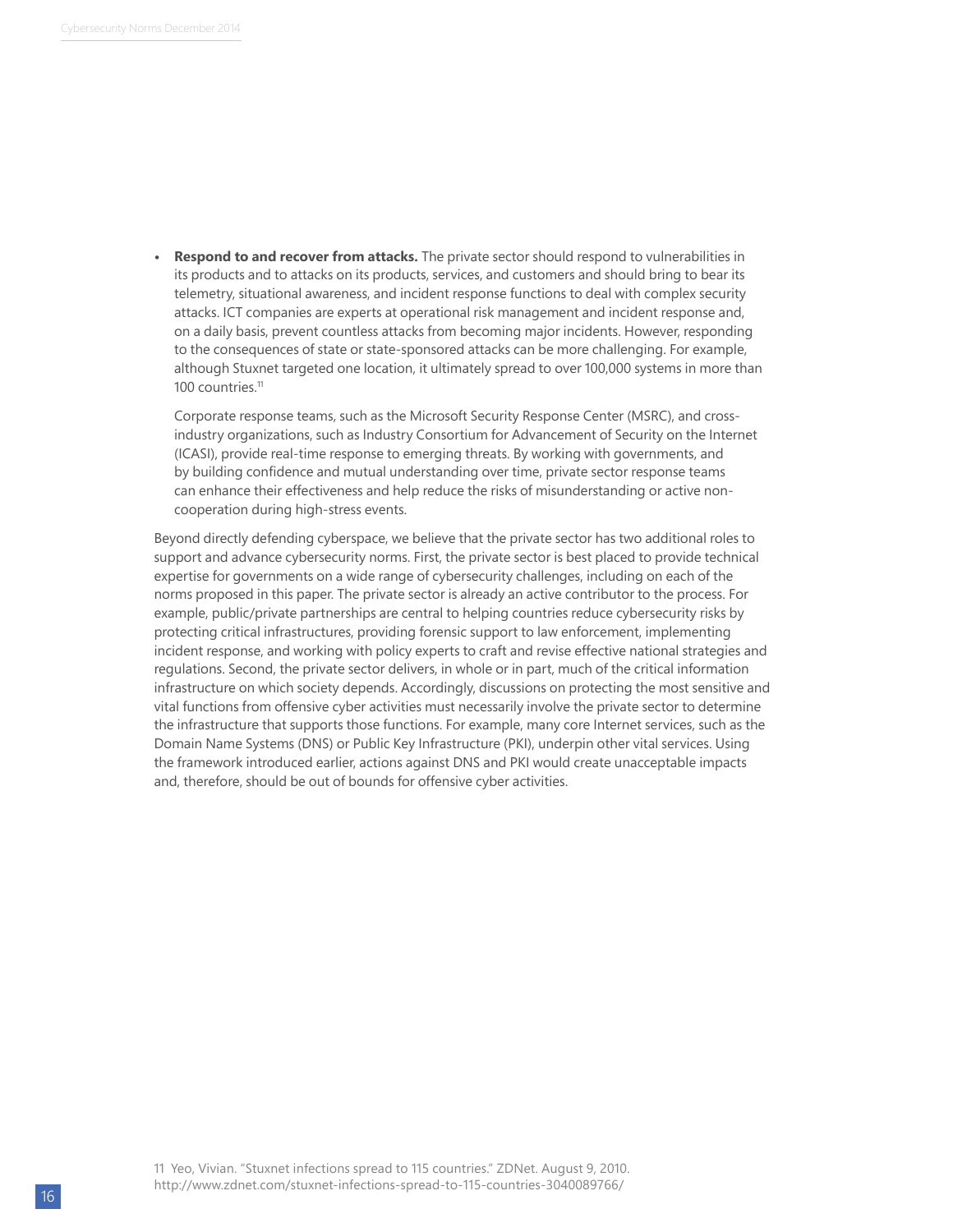### Venues, structure, and fora to develop norms

Making progress in this context is not a trivial task. The development of cybersecurity norms challenges governments across user, protector, and exploiter roles. Furthermore, current discussions are taking place in numerous fora, each with varying actual and perceived ability or authority to control, influence, implement, or hold players accountable. As a result, if cybersecurity norms to limit conflict do emerge or evolve, it is likely that they will do so incrementally and from many different sources.

The post-war institutions that have, in modern times, provided a crucible for states' norm development processes are increasingly being challenged. The UN Human Development Report 2013 noted that developing countries (the Global South) with "…its growing diversity in voice and power, is challenging the principles that have guided policymakers and driven the major post–Second World War institutions. Stronger voices from the South are demanding more representative frameworks of international governance that embody the principles of democracy and equity."12 If the development of cybersecurity norms is going to be a truly global endeavor, the perspectives of developed and emerging economies must be taken into account.

Despite this reality, there are currently no dedicated multi-stakeholder fora for developing cybersecurity norms. Indeed, as previously noted, many governments seem hesitant about including non-government actors in this process, even though multi-stakeholder environments are already defining national and international policy. Therefore, in forging a way ahead, key questions to answer must include:

- What (new or existing) bodies can bring together the breadth of expertise and equities to develop cybersecurity norms?
- Where are the institutional capabilities and energy to host the debate and dialogue needed to build a normative framework?
- Could there potentially be an incremental approach that resonates across the multi-stakeholder community?

We believe that there are (at least) five non-exclusive options for moving forward on cybersecurity norm development:

**• Bilateral consultations.** Many countries have set up bilateral consultations on cyberspace. This work is important, since it drives increased transparency around state behavior in cyberspace, as countries begin to identify relevant structures and to share contact lists and (military/national security) doctrine. However, as previously outlined, bilateral consultations alone are not sufficient to increase the stability and resilience of cyberspace. Moreover, it is often the case that private sector owners and operators of the impacted ICTs and civil society don't often get invited to such dialogue. Although many governments are confident in their ability to manage regulated telecommunications infrastructure in international negotiations, cyberspace is different—with software and services that are often not as clearly bound to geographic location.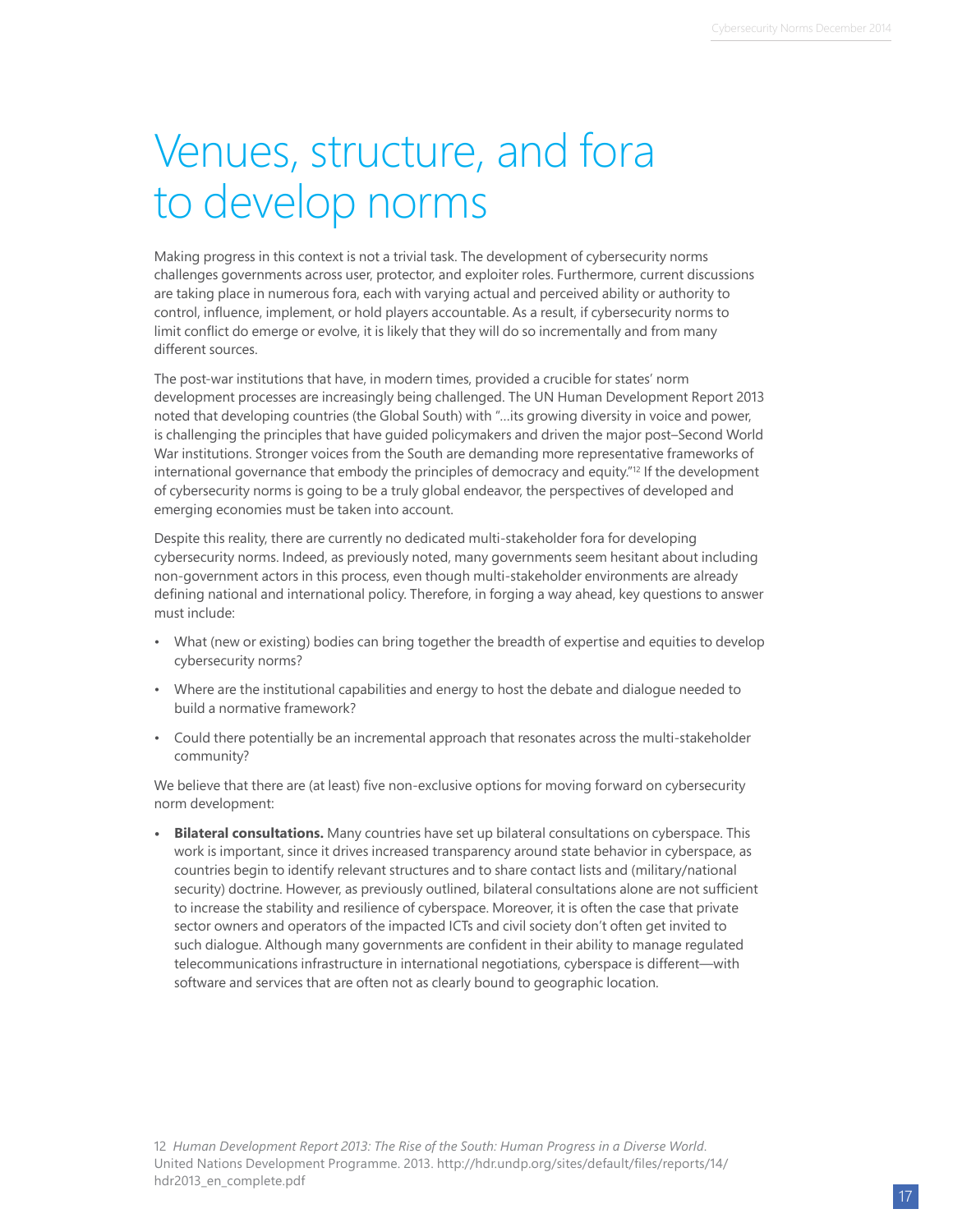- **• Regional approaches.** In developing new norms of behavior, another option is to leverage existing dialogues in this space. One example could be building on the debate on the Network and Information Security (NIS) Directive<sup>13</sup> in the European Union and extending the dialogue to international norms, first in Europe and then internationally. The similar focus of the NIS Directive and the Cybersecurity Framework $14$  on cyber risk management and on protecting critical infrastructures in the United States provides opportunities for alignment. Building on those efforts to extend the normative behavior of the critical infrastructure to other regions around the world would be a meaningful step.
- **• G20 + ICT20.** A third option could be leveraging existing frameworks, such as G20, and extending them to 20 leading ICT providers (ICT20). The G20 + ICT20 would have the advantage of being global in nature yet manageable in terms of size. An agreed-upon norms document between these stakeholders could represent a powerful contribution to a first cybersecurity norms baseline. It would also allow the 20 most developed economies to hold themselves and others accountable to the agreed-upon behaviors in cyberspace. The drawback of such a group is its lack of truly global representation and its limited input from civil society. However, creating a G20 + ICT20 and top 20 nongovernmental organizations (NGO20) could improve collaboration and improve outcomes on norms. It will not be easy to establish criteria for selecting the ICT20 and NGO20, but it is well worth the effort to address this challenge.
- **• The London Process—conferences on cyberspace.** Another option is to create a standing committee for developing cybersecurity norms and to leverage existing cyberspace conferences (also known as the London Process) to drive debate, dialogue, and progress on norms. The London Process has many of the necessary players, but it is focused on a wide array of issues beyond advancing norms. While these issues are crucial in their own right, creating a standing committee to focus on norms would accelerate progress in this area.
- **NETmundial for cybersecurity.** An additional option is to leverage the NETmundial<sup>15</sup> model and see whether a similar process could be used for cybersecurity norms. NETmundial brought together an unprecedented set of stakeholders<sup>16</sup> and offered a model of participatory plurality. Although not perfect, it did prove that a broad-based multi-stakeholder environment could make progress on challenging issues like Internet governance.

Each of these fora has benefits and limitations for the development of cybersecurity norms, and, again, work in this space is likely to occur through all. Working to both synergize and to clearly differentiate among these efforts would likely optimize resources contributing to this multistakeholder approach.

13 "EU Cybersecurity plan to protect open internet and online freedom and opportunity - Cyber Security strategy and Proposal for a Directive." European Commission. July 2, 2013. [http://ec.europa.eu/digital](http://ec.europa.eu/digital-agenda/en/news/eu-cybersecurity-plan-protect-open-internet-and-online-freedom-and-opportunity-cyber-security)[agenda/en/news/eu-cybersecurity-plan-protect-open-internet-and-online-freedom-and-opportunity](http://ec.europa.eu/digital-agenda/en/news/eu-cybersecurity-plan-protect-open-internet-and-online-freedom-and-opportunity-cyber-security)[cyber-security](http://ec.europa.eu/digital-agenda/en/news/eu-cybersecurity-plan-protect-open-internet-and-online-freedom-and-opportunity-cyber-security)

14 "Cybersecurity Framework." National Institute of Standards and Technology (NIST). November 12, 2013. <http://www.nist.gov/cyberframework/index.cfm>

15 "NETmundial: The beginning of a process." NETmundial. April 2014.<http://netmundial.br/about/>

16 The NETmundial High-Level Multistakeholder Committee is composed of ministerial representatives of 12 countries (Argentina, Brazil, France, Ghana, Germany, India, Indonesia, South Africa, South Korea, Tunisia, Turkey, and the United States of America), 12 members of the multi-stakeholder international community, representatives of the International Telecommunication Union (ITU), the Department of Economic and Social Affairs (DESA) of the United Nations, and representatives of the European Commission.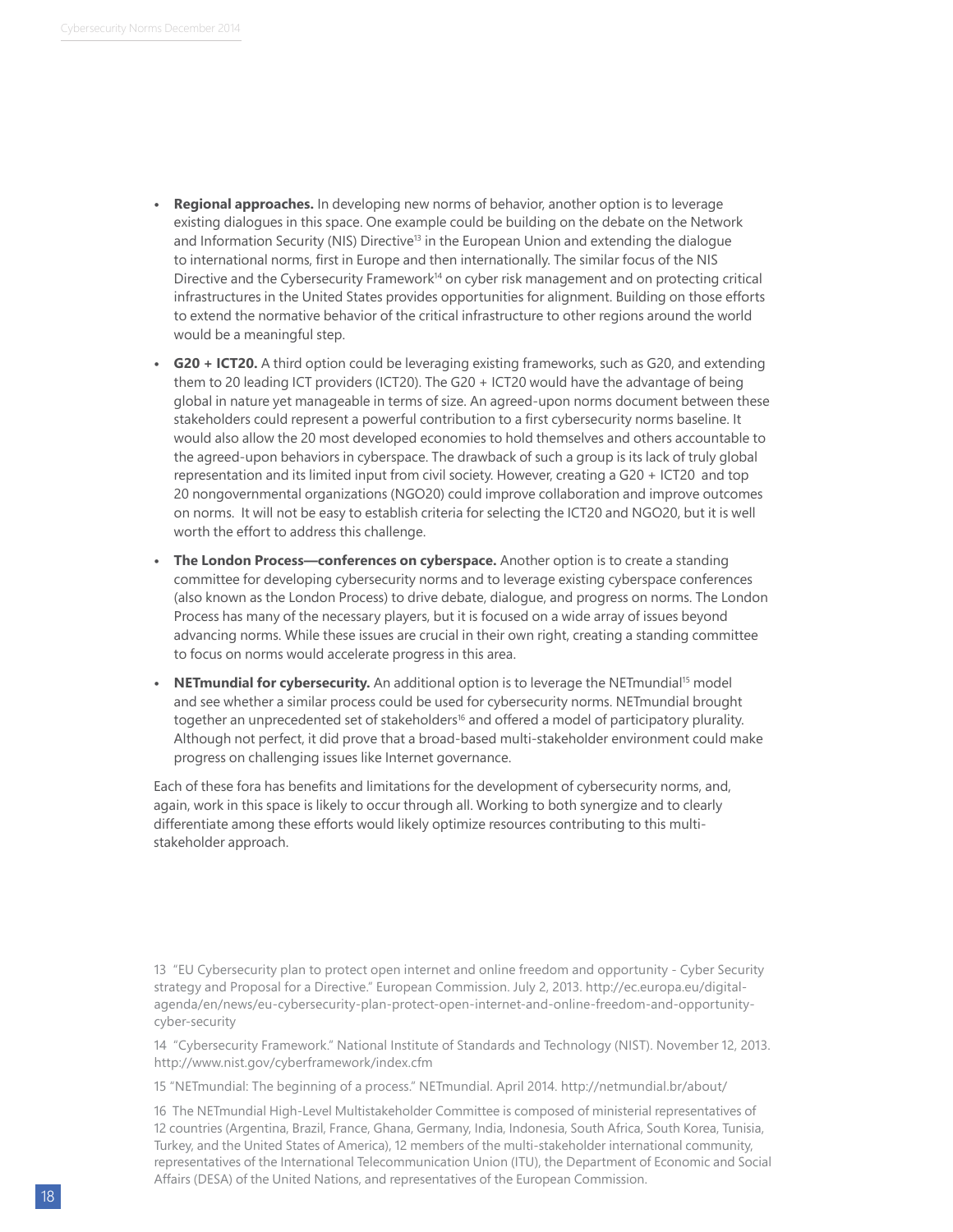### Conclusion

Cybersecurity norms are needed by states, the private sector, and citizens. Without them, there is a genuine risk that threats in cyberspace could escalate and undermine economic growth and technical innovation or, worse still, lead to substantial and lasting harm to physical or cyber critical infrastructure. However, even though discussions on the development of cybersecurity norms are ongoing, it seems that, short of a major cybersecurity event, governments are unlikely to develop and commit to effective norms that demonstrably reduce risk and the possibility of cyber conflict.

Governments have a leading role to play in developing cybersecurity norms; however their challenge is that they must do so while balancing diplomatic, intelligence, military, economic, and law enforcement agendas. On the other hand, ICT companies, academics, and NGOs have deep technical expertise, considered perspectives on the future, and practical understanding of the consequences of untrammeled state actions; their challenge is to build the necessary partnerships with governments to bring those insights to inform discussions.

Although nation states, intergovernmental organizations, and NGOs are traditional "norm entrepreneurs," private actors have taken leadership roles in the development of international norms in a variety of areas. In the 17th century, while counsel to the Dutch East India Company, Hugo Grotius wrote *Mare Liberum*, and, in the 20th century, government, labor, and business worked together to create the International Labor Organization and its associated standards. The Chemical Weapons Convention depended upon private sector experts to develop government positions and verification systems, without which similar treaties could not have been successfully formulated and ratified.<sup>17</sup>

Developing cybersecurity norms cannot be, and will not be, a linear process owned and controlled by any particular country or international institution. Progress toward a more secure cyberspace is only likely with a multi-stakeholder approach, one that starts with existing confidence-building measures and that ultimately arrives at comprehensive cybersecurity norms. These norms should take into account the sovereignty of nation states, must be rational and practicable, and should aim to make a noticeable difference. We believe that the results of such an approach will be in the interest of all stakeholders—from governments seeking to protect their sovereignty, economies, and citizens, to businesses seeking to protect their customers and to ensure that their products, services, and innovations aren't turned into weapons or conduits for cyber attacks.

It is time that the emerging discussion around cybersecurity norms takes on a more concrete form regarding substance, process, and possible outcomes. The development of cybersecurity norms is one of the critical tasks of our time, for governments, the private sector, and anyone relying on the confidentiality, integrity, and availability of the technologies that make up cyberspace. This paper does not provide all the answers needed, but it proposes six norms to move the debate forward and help reduce cyber conflict.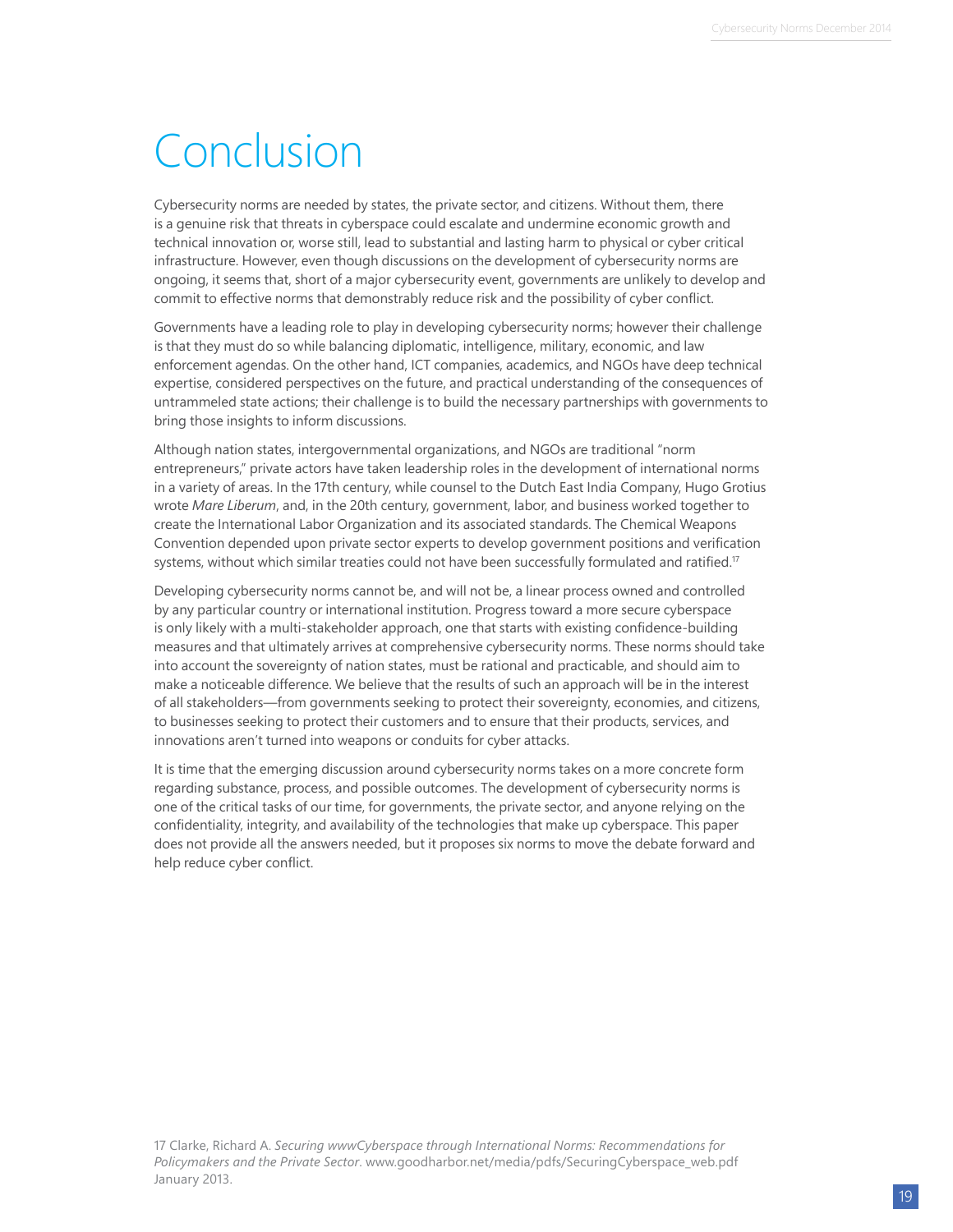### Six proposed cybersecurity norms

**NORM 1: States should not target ICT companies to insert vulnerabilities (backdoors) or take actions that would otherwise undermine public trust in products and services.** 

**NORM 2: States should have a clear principle-based policy for handling product and service vulnerabilities that reflects a strong mandate to report them to vendors rather than to stockpile, buy, sell, or exploit them.** 

**NORM 3: States should exercise restraint in developing cyber weapons and should ensure that any which are developed are limited, precise, and not reusable.** 

**NORM 4: States should commit to nonproliferation activities related to cyber weapons.**

**NORM 5: States should limit their engagement in cyber offensive operations to avoid creating a mass event.** 

**NORM 6: States should assist private sector efforts to detect, contain, respond to, and recover from events in cyberspace.**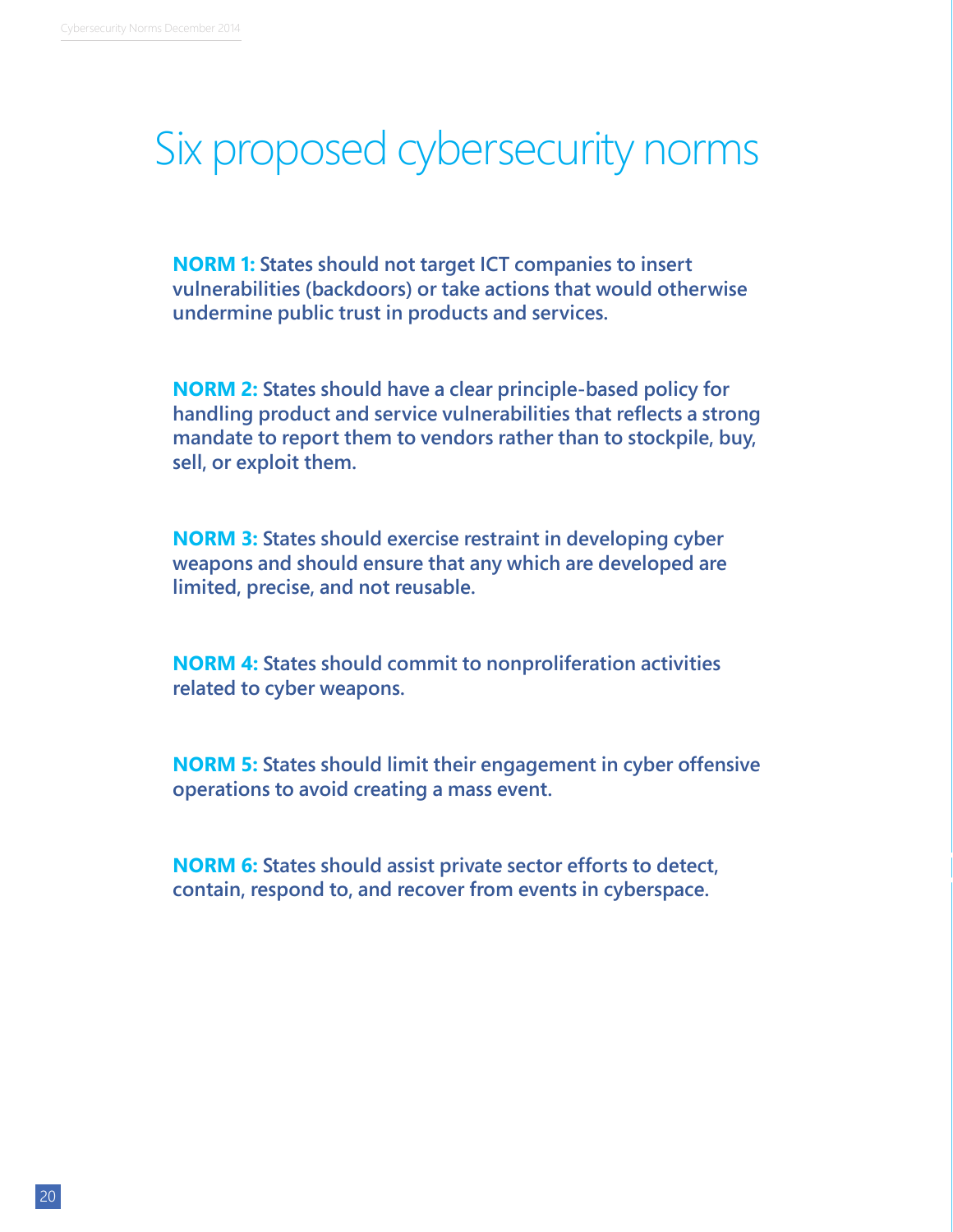### **OIIOIIOOIO** DIO CONDICIONAL CONDICIONAL CONDICIONAL CONDUCTION OF CONDICIONAL CONDICIONAL CONDICIONAL CONDICIONAL CONDICIO<br>CONDICIONAL CONDICIONAL CONDICIONAL CONDICIONAL CONDICIONAL CONDICIONAL CONDICIONAL CONDICIONAL CONDICIONAL CO <u>IIOIIOOIOOIIOIIOOIOIII OOOOOOI</u> **IOIIOOIOOI** OOIK OIO **D**